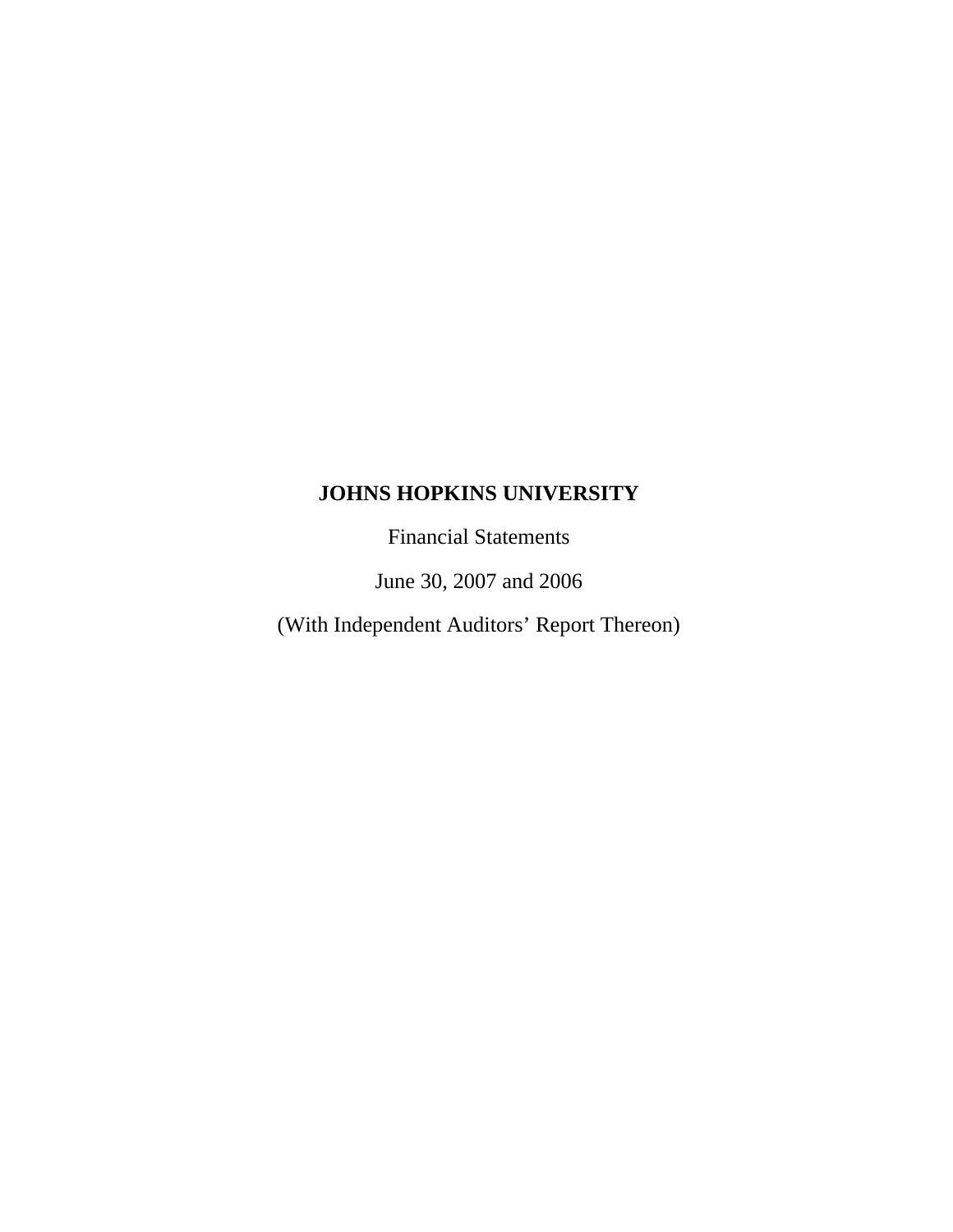

**KPMG LLP**  111 S. Calvert Street Baltimore, Maryland 21202

# **Independent Auditors' Report**

The Board of Trustees The Johns Hopkins University:

We have audited the accompanying balance sheets of The Johns Hopkins University as of June 30, 2007 and 2006, and the related statements of activities and cash flows for the years then ended. These financial statements are the responsibility of the University's management. Our responsibility is to express an opinion on these financial statements based on our audits.

We conducted our audits in accordance with auditing standards generally accepted in the United States of America. Those standards require that we plan and perform the audit to obtain reasonable assurance about whether the financial statements are free of material misstatement. An audit includes consideration of internal control over financial reporting as a basis for designing audit procedures that are appropriate in the circumstances, but not for the purpose of expressing an opinion on the effectiveness of the University's internal control over financial reporting. Accordingly, we express no such opinion. An audit also includes examining, on a test basis, evidence supporting the amounts and disclosures in the financial statements, assessing the accounting principles used and significant estimates made by management, as well as evaluating the overall financial statement presentation. We believe that our audits provide a reasonable basis for our opinion.

In our opinion, the financial statements referred to above present fairly, in all material respects, the financial position of The Johns Hopkins University as of June 30, 2007 and 2006, and the changes in its net assets and its cash flows for the years then ended in conformity with U.S. generally accepted accounting principles.

As discussed in note 15, the University adopted Statement of Financial Accounting Standards No. 158, *Employers' Accounting for Defined Benefit Pension and Other Postretirement Plans*, as of June 30, 2007.



October 23, 2007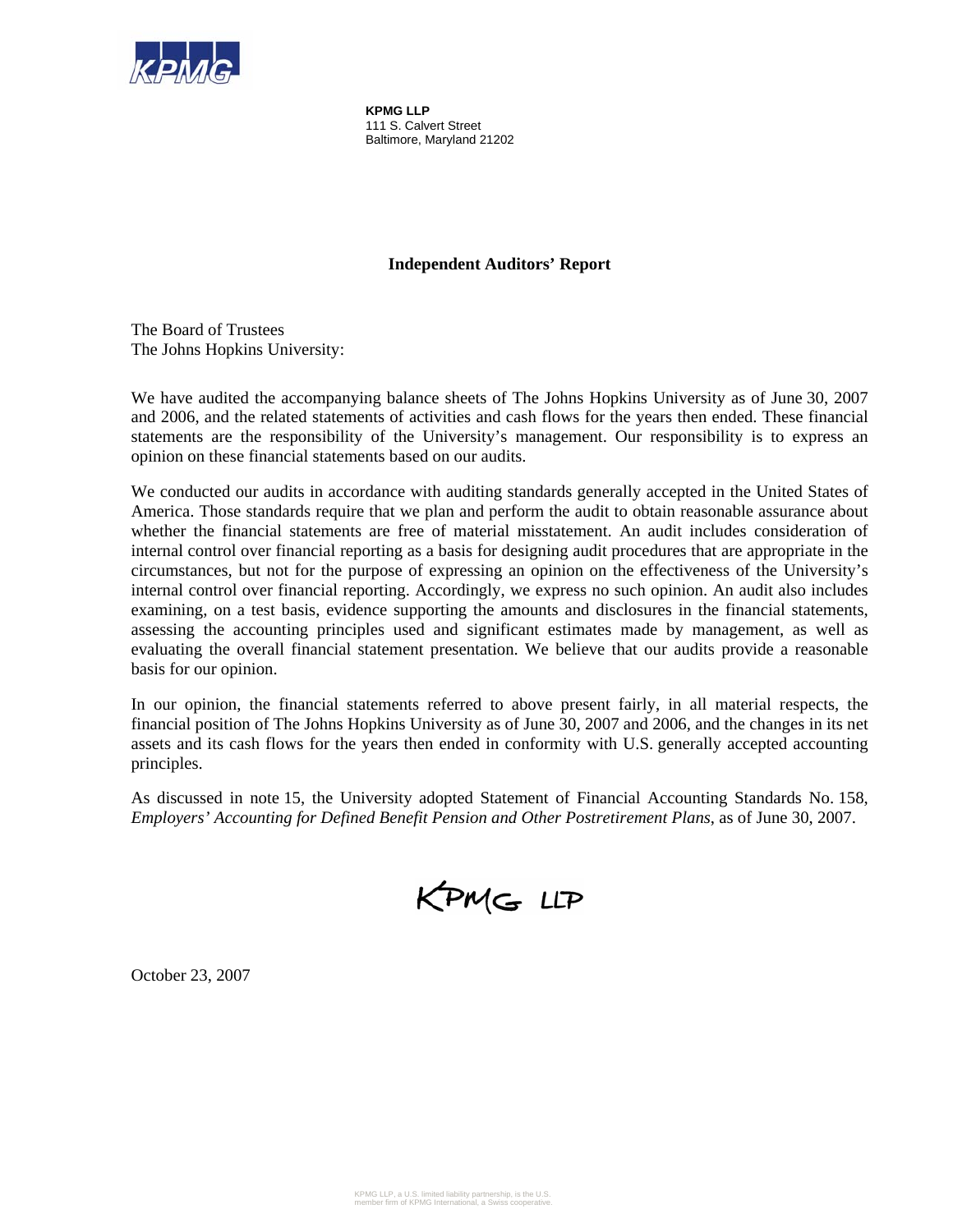Balance Sheets

June 30, 2007 and 2006

(In thousands)

| <b>Assets</b>                                                                                                                                                                                                                                                                                                                       | 2007                                                                                                | 2006                                                                                             |
|-------------------------------------------------------------------------------------------------------------------------------------------------------------------------------------------------------------------------------------------------------------------------------------------------------------------------------------|-----------------------------------------------------------------------------------------------------|--------------------------------------------------------------------------------------------------|
| Cash and cash equivalents<br>Accounts receivable, net<br>Contributions receivable, net<br>Prepaid expenses, deferred charges and other assets<br>Student loans receivable, net<br>Deposits with bond trustees<br>Investments<br>Investment in property and equipment, net<br>Interests in trusts and endowment funds held by others | \$<br>134,517<br>433,681<br>182,790<br>85,665<br>31,458<br>438<br>3,422,769<br>1,745,222<br>114,937 | 168,263<br>332,437<br>128,987<br>67,048<br>30,590<br>10,260<br>3,041,117<br>1,624,076<br>108,018 |
| Total assets                                                                                                                                                                                                                                                                                                                        | \$<br>6,151,477                                                                                     | 5,510,796                                                                                        |
| <b>Liabilities and Net Assets</b>                                                                                                                                                                                                                                                                                                   |                                                                                                     |                                                                                                  |
| Accounts payable and accrued expenses<br>Deferred revenues and other liabilities<br>Payables and deferred revenues under split interest agreements<br>Debt<br>Obligations under deferred compensation agreements and other<br>long-term liabilities<br>Endowment and similar funds held for purposes of Johns Hopkins<br>Hospital   | \$<br>347,757<br>271,231<br>89,746<br>942,402<br>260,577<br>79,536                                  | 304,392<br>240,925<br>79,116<br>951,836<br>201,012<br>69,491                                     |
| <b>Total liabilities</b>                                                                                                                                                                                                                                                                                                            | 1,991,249                                                                                           | 1,846,772                                                                                        |
| Net assets:<br>Unrestricted<br>Temporarily restricted<br>Permanently restricted                                                                                                                                                                                                                                                     | 2,521,159<br>515,283<br>1,123,786                                                                   | 2,205,164<br>439,443<br>1,019,417                                                                |
| Total net assets                                                                                                                                                                                                                                                                                                                    | 4,160,228                                                                                           | 3,664,024                                                                                        |
| Total liabilities and net assets                                                                                                                                                                                                                                                                                                    | \$<br>6,151,477                                                                                     | 5,510,796                                                                                        |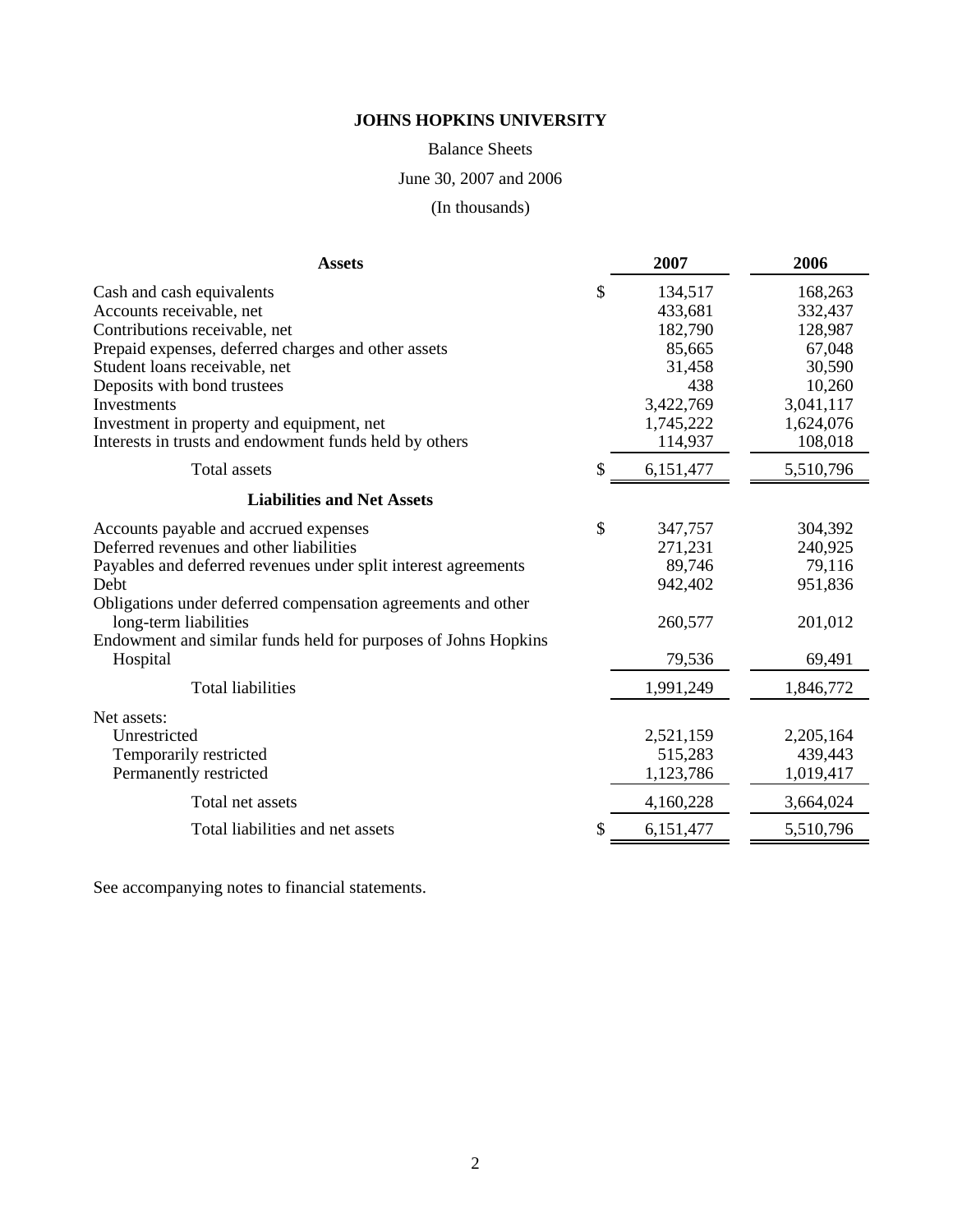Statement of Activities

Year ended June 30, 2007

(In thousands)

|                                                  | <b>Unrestricted</b><br>net assets | <b>Temporarily</b><br>restricted<br>net assets | <b>Permanently</b><br>restricted<br>net assets | <b>Total</b> |
|--------------------------------------------------|-----------------------------------|------------------------------------------------|------------------------------------------------|--------------|
| Operating revenues:                              |                                   |                                                |                                                |              |
| Tuition and fees, net of student financial aid   |                                   |                                                |                                                |              |
| of \$176,912                                     | \$<br>341,368                     |                                                |                                                | 341,368      |
| Grants, contracts and similar agreements         | 1,863,018                         |                                                |                                                | 1,863,018    |
| Clinical services                                | 352,155                           |                                                |                                                | 352,155      |
| Reimbursements from affiliated institutions      | 279,490                           |                                                |                                                | 279,490      |
| Contributions                                    | 88,482                            | 79,899                                         |                                                | 168,381      |
| Investment income                                | 133,590                           |                                                |                                                | 133,590      |
| Maryland State aid                               | 21,009                            |                                                |                                                | 21,009       |
| Sales and services of auxiliary enterprises      | 75,335                            |                                                |                                                | 75,335       |
| Other revenues                                   | 82,862                            |                                                |                                                | 82,862       |
| Net assets released from restrictions            | 62,470                            | (62, 470)                                      |                                                |              |
| Total operating revenues                         | 3,299,779                         | 17,429                                         |                                                | 3,317,208    |
| Operating expenses:                              |                                   |                                                |                                                |              |
| Compensation and benefits                        | 1,945,610                         |                                                |                                                | 1,945,610    |
| Contractual services                             | 655,309                           |                                                |                                                | 655,309      |
| Supplies, materials and other                    | 459,156                           |                                                |                                                | 459,156      |
| Depreciation and amortization                    | 144,194                           |                                                |                                                | 144,194      |
| Travel                                           | 66,200                            |                                                |                                                | 66,200       |
| Interest                                         | 39,922                            |                                                |                                                | 39,922       |
| Total operating expenses                         | 3,310,391                         |                                                |                                                | 3,310,391    |
| Excess (deficiency) of operating                 |                                   |                                                |                                                |              |
| revenues over expenses                           | (10,612)                          | 17,429                                         |                                                | 6,817        |
| Nonoperating revenues, gains and losses:         |                                   |                                                |                                                |              |
| Contributions                                    |                                   | 84,413                                         | 96,797                                         | 181,210      |
| Investment income                                | 349,541                           | 2,758                                          | 7,497                                          | 359,796      |
| Other, net                                       | (1,575)                           | 286                                            | 75                                             | (1,214)      |
| Net assets released from restrictions            | 29,046                            | (29,046)                                       |                                                |              |
| Effect of the change in accounting for           |                                   |                                                |                                                |              |
| defined benefit pension and postretirement plans | (50, 405)                         |                                                |                                                | (50, 405)    |
| Increase in net assets                           | 315,995                           | 75,840                                         | 104,369                                        | 496,204      |
| Net assets at beginning of year                  | 2,205,164                         | 439,443                                        | 1,019,417                                      | 3,664,024    |
| Net assets at end of year                        | \$<br>2,521,159                   | 515.283                                        | 1.123.786                                      | 4,160,228    |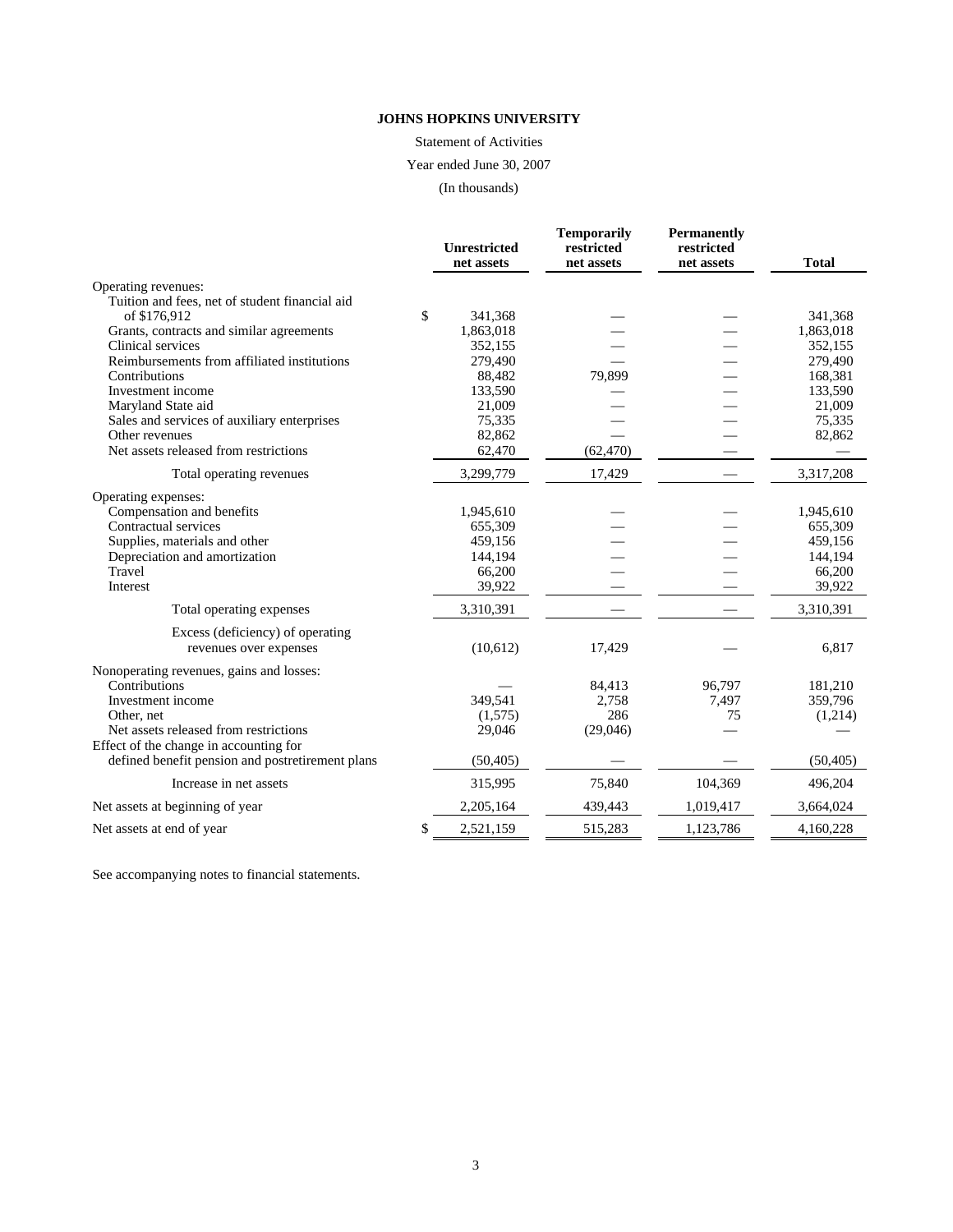Statement of Activities

Year ended June 30, 2006

(In thousands)

|                                                       | <b>Unrestricted</b> | <b>Temporarily</b><br>restricted | <b>Permanently</b><br>restricted |              |
|-------------------------------------------------------|---------------------|----------------------------------|----------------------------------|--------------|
|                                                       | net assets          | net assets                       | net assets                       | <b>Total</b> |
| Operating revenues:                                   |                     |                                  |                                  |              |
| Tuition and fees, net of student financial aid        |                     |                                  |                                  |              |
| of \$158,582                                          | \$<br>312,654       |                                  |                                  | 312,654      |
| Grants, contracts and similar agreements              | 1,791,820           |                                  |                                  | 1,791,820    |
| Clinical services                                     | 329,763             |                                  |                                  | 329,763      |
| Reimbursements from affiliated institutions           | 255,941             |                                  |                                  | 255,941      |
| Contributions                                         | 110,824             | 52,121                           |                                  | 162,945      |
| Investment income                                     | 127,918             |                                  |                                  | 127,918      |
| Maryland State aid                                    | 18,855              |                                  |                                  | 18,855       |
| Sales and services of auxiliary enterprises           | 61,364              |                                  |                                  | 61,364       |
| Other revenues                                        | 65,445              |                                  |                                  | 65,445       |
| Net assets released from restrictions                 | 44,841              | (44, 841)                        |                                  |              |
| Total operating revenues                              | 3,119,425           | 7,280                            |                                  | 3,126,705    |
| Operating expenses:                                   |                     |                                  |                                  |              |
| Compensation and benefits                             | 1,822,292           |                                  |                                  | 1,822,292    |
| Contractual services                                  | 626,130             |                                  |                                  | 626,130      |
| Supplies, materials and other                         | 395,200             |                                  |                                  | 395,200      |
| Depreciation and amortization                         | 130,629             |                                  |                                  | 130,629      |
| Travel                                                | 66,745              |                                  |                                  | 66,745       |
| Interest                                              | 41,846              |                                  |                                  | 41,846       |
| Total operating expenses                              | 3,082,842           |                                  |                                  | 3,082,842    |
| Excess of operating                                   |                     |                                  |                                  |              |
| revenues over expenses                                | 36,583              | 7,280                            |                                  | 43,863       |
| Nonoperating revenues, gains and losses:              |                     |                                  |                                  |              |
| Contributions                                         |                     | 20,247                           | 46,091                           | 66,338       |
| Investment income                                     | 138,348             | 2,674                            | 1,753                            | 142,775      |
| Reduction in additional minimum pension liability     | 22,012              |                                  |                                  | 22,012       |
| Other, net                                            | 3,774               |                                  |                                  | 3,774        |
| Net assets released from restrictions                 | 5,693               | (5,693)                          |                                  |              |
| Cumulative effect of a change in                      |                     |                                  |                                  |              |
| accounting principle for asset retirement obligations | (12,700)            |                                  |                                  | (12,700)     |
| Increase in net assets                                | 193,710             | 24,508                           | 47,844                           | 266,062      |
| Net assets at beginning of year                       | 2,011,454           | 414,935                          | 971,573                          | 3,397,962    |
| Net assets at end of year                             | \$<br>2,205,164     | 439,443                          | 1,019,417                        | 3,664,024    |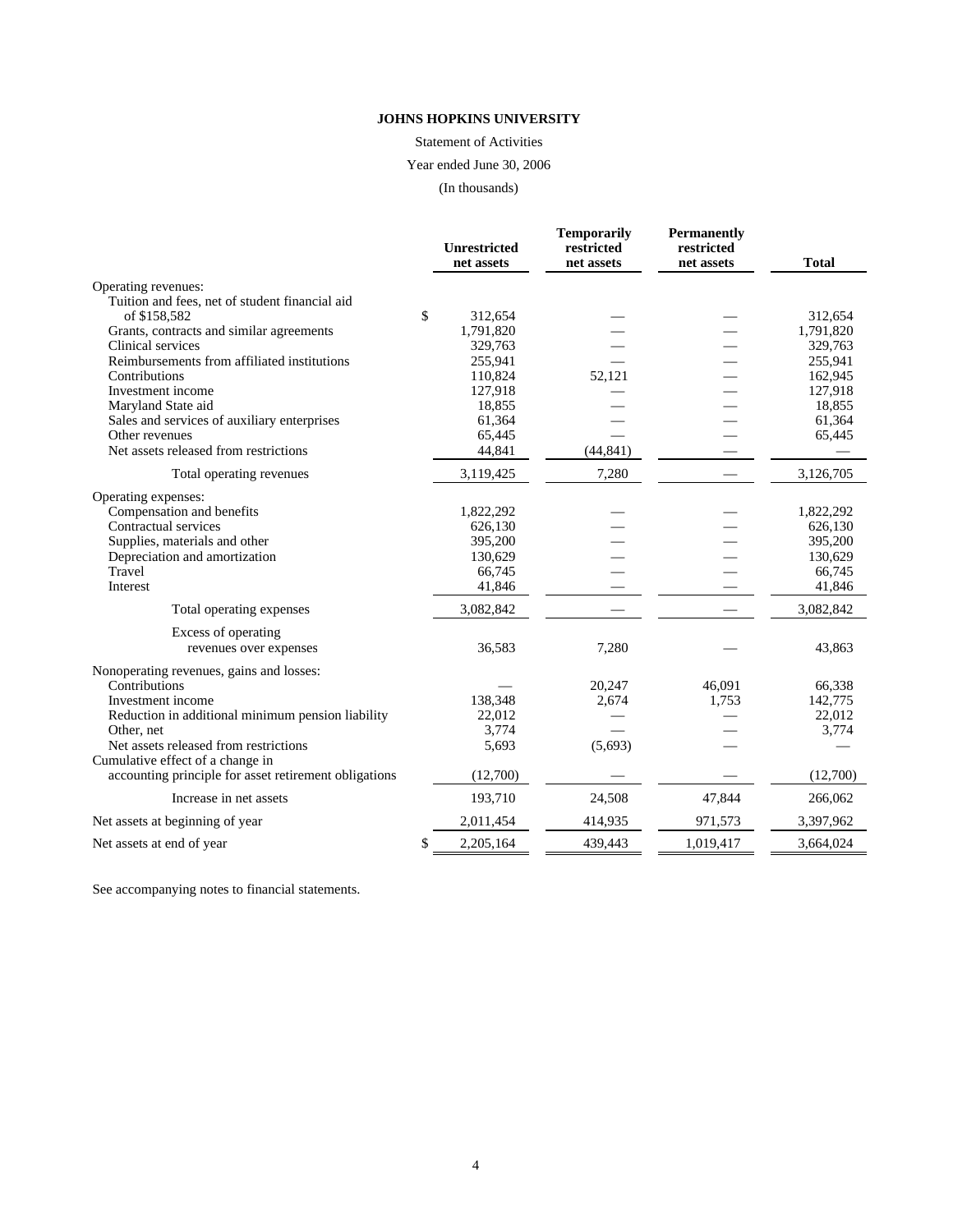Statements of Cash Flows

# Years ended June 30, 2007 and 2006

# (In thousands)

|                                                                      | 2007          | 2006        |
|----------------------------------------------------------------------|---------------|-------------|
| Cash flows from operating activities:                                |               |             |
| Increase in net assets                                               | \$<br>496,204 | 266,062     |
| Adjustments to reconcile increase in net assets to net cash provided |               |             |
| by operating activities:                                             |               |             |
| Depreciation, amortization and loss on asset disposals               | 144,182       | 132,981     |
| Contributions restricted for long-term investment                    | (94, 975)     | (65, 221)   |
| Gifts of investment real estate                                      | (32,667)      |             |
| Net realized and unrealized gains from investments                   | (439, 458)    | (224, 840)  |
| Reduction in minimum pension liability                               |               | (22,012)    |
| Effects of changes in accounting principles                          | 50,405        | 12,700      |
| Increase in accounts receivable, net                                 | (101, 244)    | (12, 545)   |
| Increase in prepaid expenses, deferred charges,                      |               |             |
| other assets and interests in trusts and endowment funds             |               |             |
| held by others                                                       | (31, 358)     | (1,782)     |
| (Increase) decrease in contributions receivable, net                 | (53,803)      | 24,149      |
| Increase (decrease) in accounts payable and accrued expenses         | 59,748        | (4,646)     |
| Increase (decrease) in deferred revenues and other liabilities       | 30,306        | (6,067)     |
| Increase in payables and deferred revenues under                     |               |             |
| split interest agreements                                            | 10,630        | 3,662       |
| Increase in other long-term liabilities                              | 13,013        | 13,559      |
| Net cash provided by operating activities                            | 50,983        | 116,000     |
| Cash flows from investing activities:                                |               |             |
| Purchases of investments                                             | (4,759,759)   | (3,246,304) |
| Proceeds from sales and maturities of investments                    | 4,860,037     | 3,315,586   |
| Purchases of property and equipment                                  | (285, 228)    | (317, 337)  |
| Disbursements for student loans                                      | (7,216)       | (6, 491)    |
| Repayments of student loans                                          | 6,348         | 8,134       |
| Decrease in deposits with bond trustees, net                         | 9,822         | 62,258      |
| Increase in endowments held for others                               | 10,045        | 4,027       |
| Net cash used by investing activities                                | (165, 951)    | (180, 127)  |
| Cash flows from financing activities:                                |               |             |
| Contributions restricted for long-term investment                    | 94,975        | 65,221      |
| Proceeds from borrowings                                             | 10,836        | 40,788      |
| Debt payments                                                        | (24, 589)     | (17, 477)   |
| Net cash provided by financing activities                            | 81,222        | 88,532      |
| Net (decrease) increase in cash and cash equivalents                 | (33,746)      | 24,405      |
| Cash and cash equivalents at beginning of year                       | 168,263       | 143,858     |
| Cash and cash equivalents at end of year                             | \$<br>134,517 | 168,263     |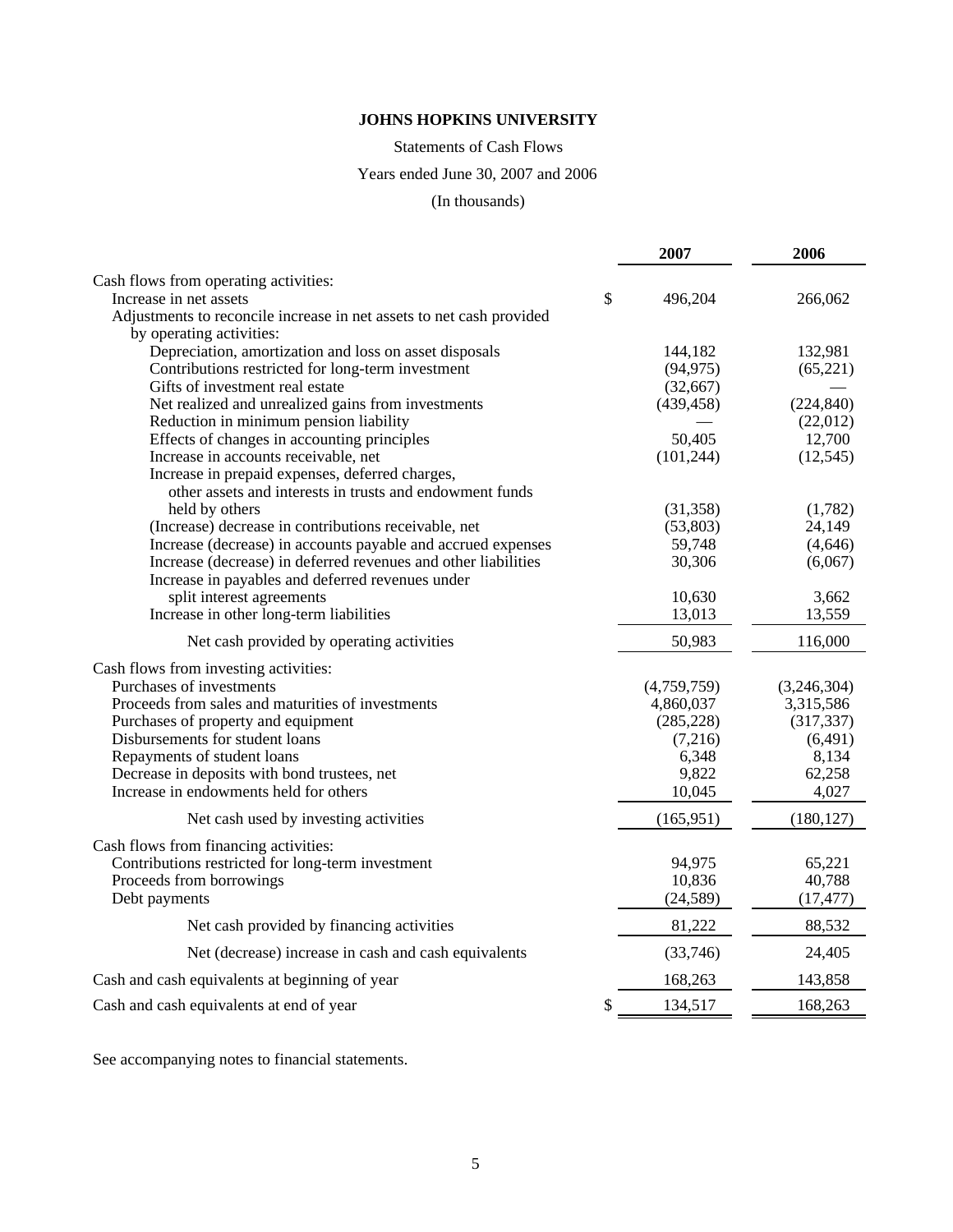Notes to Financial Statements June 30, 2007 and 2006

# **(1) Basis of Presentation and Summary of Significant Accounting Policies**

### *(a) General*

Johns Hopkins University (the University) is a private, nonprofit institution that provides education and related services to students and others, research and related services to sponsoring organizations and professional medical services to patients. The University is based in Baltimore, Maryland, but also maintains facilities and operates education programs elsewhere in Maryland, in Washington, D.C. and, on a more limited scale, in certain foreign locations.

Education and related services (e.g., room, board, etc.) are provided to over 20,000 students, including approximately 11,500 full-time students and 8,500 part-time students, and produced approximately 12% of the University's operating revenues in 2007 and 2006. The full-time students are divided about equally between graduate level (including postdoctoral) and undergraduate level. Students are drawn from a broad geographic area, including most of the states in the United States and numerous foreign countries. The majority of the part-time students are graduate level students from the Baltimore-Washington, D.C. area.

Research and related services (e.g., research training) are provided through more than 1,200 government and private sponsors. Grants, contracts and similar agreements produced approximately 57% of the University's operating revenues in 2007 and 2006. Approximately 89% of the revenues from research and related services come from departments and agencies of the United States Government. Major government sponsors include the Department of Health and Human Services, the Department of Defense, the National Aeronautics and Space Administration and the Agency for International Development; these sponsors provided approximately 36%, 34%, 6% and 6%, respectively, of revenues from grants, contracts and similar agreements in 2007.

Professional medical services are provided by members of the University's faculty to patients at Johns Hopkins Hospital (Hospital) and other hospitals and outpatient care facilities in the Baltimore area and produced about 11% of the University's operating revenues in 2007 and 2006. The patients are predominantly from the Baltimore area, other parts of Maryland or surrounding states.

### *(b) Basis of Presentation*

The financial statements include the accounts of the various academic and support divisions, the Applied Physics Laboratory (APL), the Johns Hopkins University Press and affiliated organizations which are controlled by the University, including JHPIEGO Corporation and Peabody Institute of the City of Baltimore. All significant inter-entity activities and balances are eliminated for financial reporting purposes. Investments in organizations which the University does not control, including Dome Corporation, FSK Land Corporation, Johns Hopkins Healthcare LLC, Johns Hopkins Home Care Group, Inc., Johns Hopkins Medical Institutions Utilities LLC (JHMI Utilities LLC), and Johns Hopkins International LLC, are accounted for using the equity method. Certain amounts for 2006 have been reclassified to conform to the presentation for 2007.

The preparation of financial statements in conformity with U.S. generally accepted accounting principles requires management to make estimates and judgments that affect the reported amounts of assets and liabilities and disclosures of contingencies at the date of the financial statements and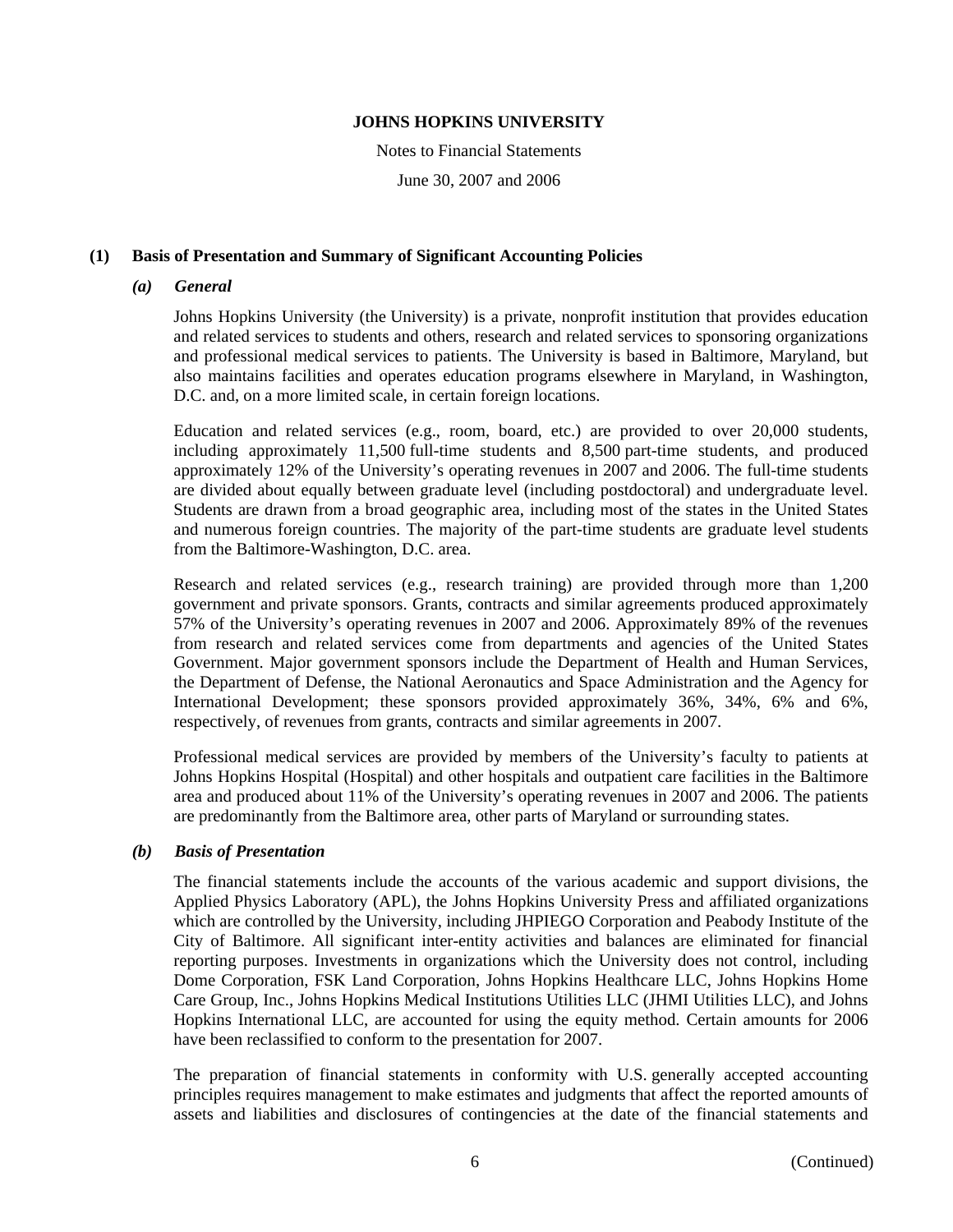Notes to Financial Statements June 30, 2007 and 2006

revenues and expenses recognized during the reporting period. Actual results could differ from those estimates. The most significant estimates and judgments affecting the University's financial statements relate to determination of the fair values of nonmarketable investments, the allowances for uncollectible accounts and contributions receivable, the provisions for self-insured liability and property damage claims, the payables and deferred revenues under split interest agreements and the obligations under defined benefit pension and postretirement plans.

Net assets, revenues and gains and losses are classified based on the existence or absence of donor-imposed restrictions. Accordingly, net assets of the University are classified and reported as follows:

- *Unrestricted* Net assets that are not subject to donor-imposed stipulations.
- *Temporarily restricted* Net assets subject to donor-imposed stipulations that may or will be met by actions of the University and/or the passage of time.
- *Permanently restricted* Net assets subject to donor-imposed stipulations that they be maintained permanently by the University. Generally, the donors of these assets permit the University to use all or part of the income earned on related investments for general or specific purposes, primarily divisional and departmental support and student financial aid.

Revenues are reported as increases in unrestricted net assets unless their use is limited by donor-imposed restrictions. Expenses are reported as decreases in unrestricted net assets. Gains and losses on investments are reported as increases or decreases in unrestricted net assets unless their use is restricted by explicit donor stipulations or by law. Expirations of temporary restrictions recognized on net assets (i.e., the donor-stipulated purpose has been fulfilled and/or the stipulated time period has elapsed) are reported as reclassifications from temporarily restricted net assets to unrestricted net assets. Temporary restrictions on gifts to acquire long-lived assets are considered met in the period in which the assets are acquired or placed in service.

### *(c) Contributions*

Contributions, including unconditional promises to give, are recognized as revenues in the appropriate category of net assets in the period received, except that contributions which impose restrictions that are met in the same fiscal year are included in unrestricted revenues. Contributions received for capital projects or perpetual or term endowment funds are reported as nonoperating revenues. All other contributions are reported as operating revenues. Changes in the nature of any restrictions on contributions due to amendments to or clarifications of agreements with donors are recognized as nonoperating reclassifications of net assets in the period in which the amendments or clarifications are approved. Conditional promises to give are not recognized until the conditions on which they depend are substantially met. Contributions of assets other than cash are recorded at their estimated fair value at the date of gift, except that contributions of works of art, historical treasures and similar assets held as part of collections are not recognized or capitalized.

Allowance is made for uncollectible contributions receivable based upon management's judgment and analysis of the creditworthiness of the donors, past collection experience and other relevant factors. Estimated collectible contributions to be received after one year are discounted using a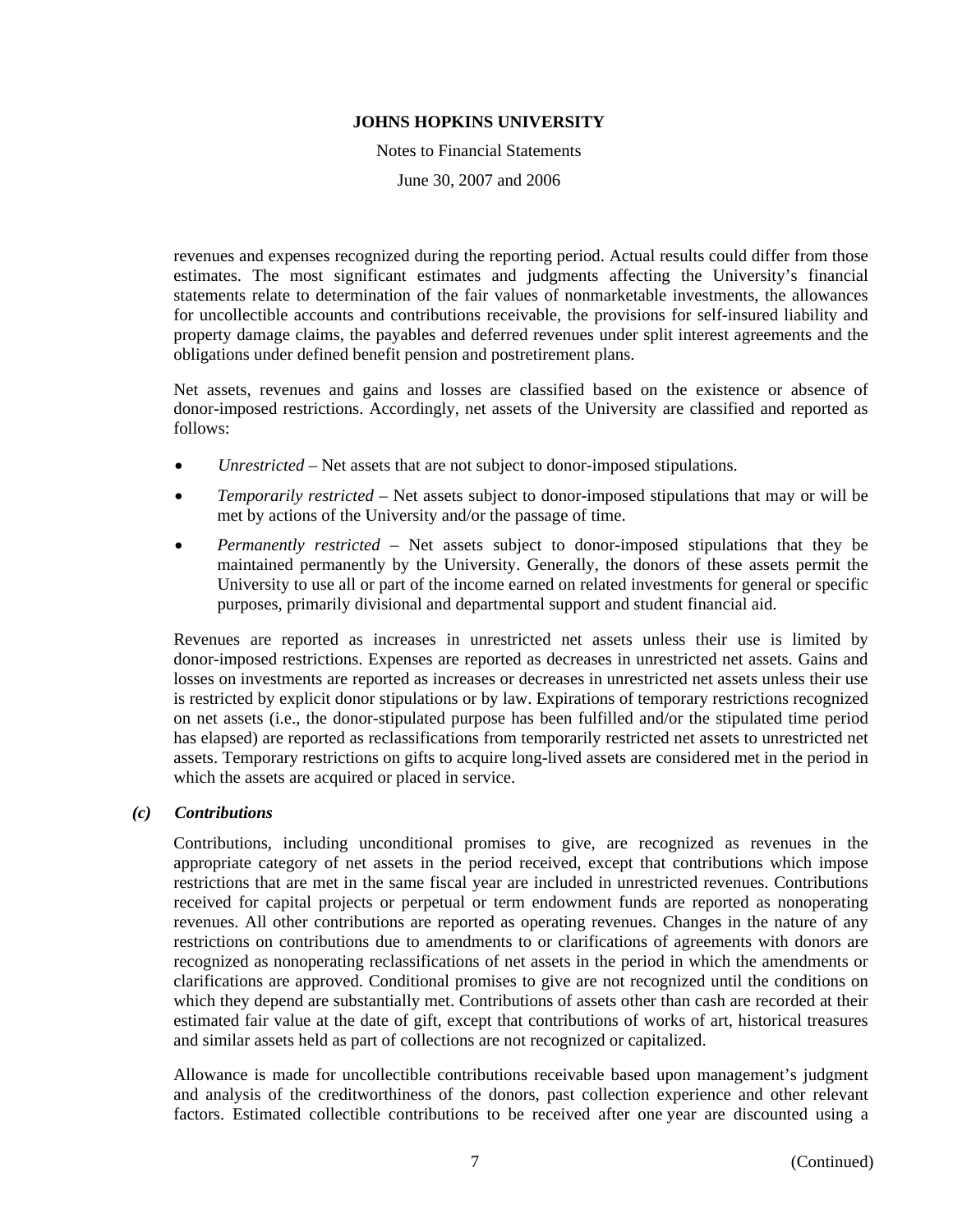Notes to Financial Statements

June 30, 2007 and 2006

risk-free rate for the expected period of collection. Amortization of the discount is included in contributions revenue.

### *(d) Cash and Cash Equivalents*

Short-term investments with maturities at dates of purchase of three months or less are classified as cash equivalents, except that any such investments purchased with funds on deposit with bond trustees, with funds held in trusts by others or by external endowment investment managers are classified with the applicable assets. Cash equivalents include short-term U.S. Treasury securities and other highly liquid investments and are carried at cost which approximates fair value.

### *(e) Deposits with Bond Trustees*

Deposits with bond trustees consist of debt service funds and the unexpended proceeds of certain debt. These funds are invested primarily in short-term, highly liquid securities and will be used for construction of or payment of debt service on certain facilities.

### *(f) Clinical Services*

Clinical services revenues are reported at the estimated net realizable amounts from patients, third-party payors and others for services rendered. Allowance is made for uncollectible accounts based primarily on past collection experience and analyses of outstanding receivables. Contractual allowances are estimated based on actual claims paid by third-party payors.

#### *(g) Investments*

Investments are stated at their fair values which are generally determined based on quoted market prices or estimates provided by external investment managers or other independent sources. Investments in certain real property assets are recorded at fair value based upon independent third party appraisals. Investments in private equity and venture capital and absolute return are valued at the proportionate share of estimated fair values of the underlying investments. Those fair values are estimated by the general partners or investment managers and are reviewed and evaluated by the University's investment office. These estimated fair values may differ from the values that would have been used had a ready market existed for these investments, and the differences could be significant.

Investments are exposed to certain risks, such as interest rate, credit and overall market volatility. Due to the level of risk associated with certain investment securities, changes in the value of investment securities could occur in the near term, and these changes could materially affect the amounts reported in the accompanying financial statements.

Assets of pooled endowment and similar funds are invested on the basis of a total return policy to provide income and to realize appreciation in investment values. Realized investment gains of these funds may be used to support operations, provided that the funds have market values in excess of their historical values. The endowment investment pool payout was approximately 4.1% and 4.9% of average market values in 2007 and 2006, respectively.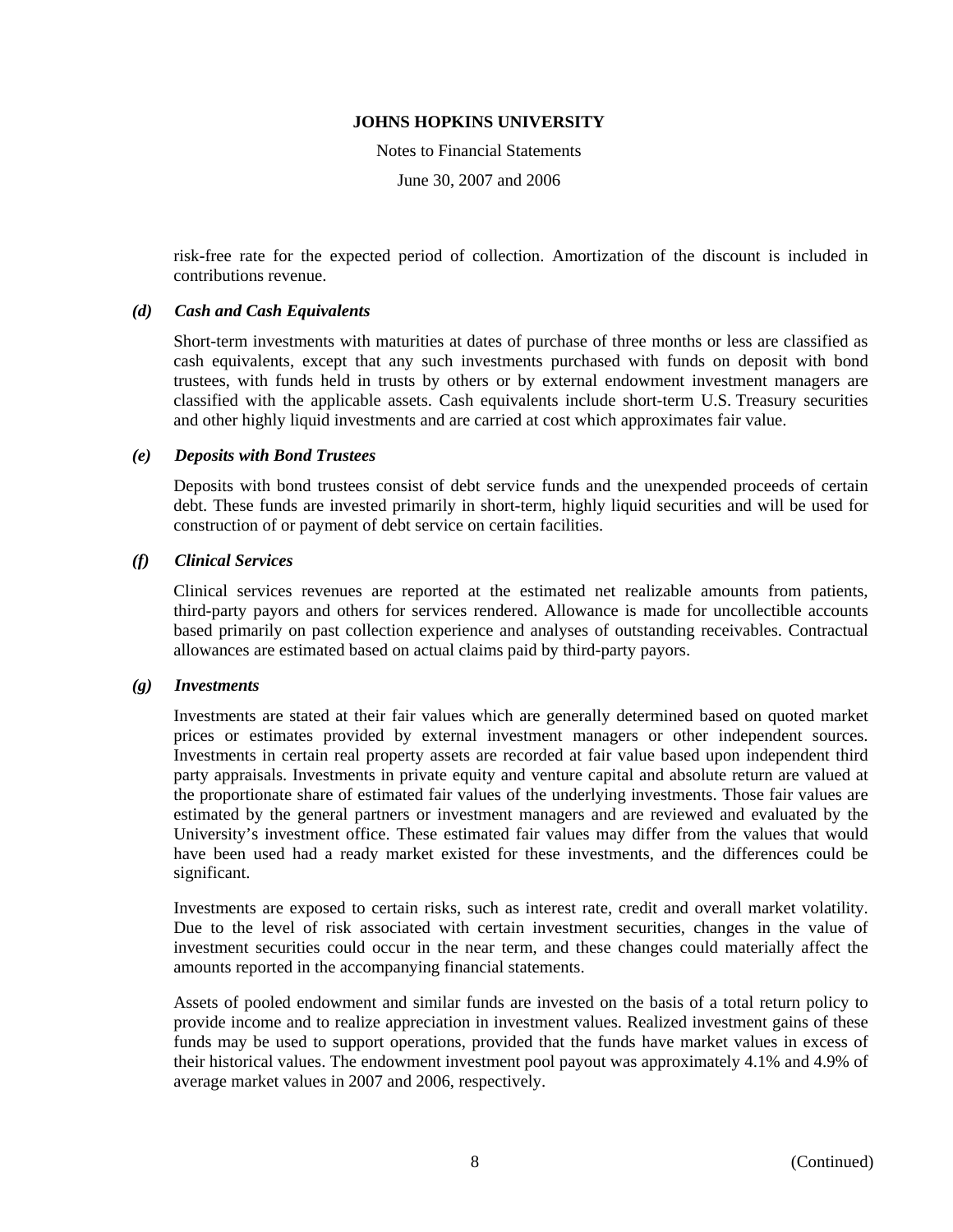Notes to Financial Statements

June 30, 2007 and 2006

Investment income included in operating revenues consists of income and realized gains and losses on investments of working capital and nonpooled endowment funds (except where restricted by donors) and the annual payout of income and realized gains for pooled endowment and similar funds approved by the Board of Trustees. All unrealized gains and losses, any difference between the income and realized gains earned and the payout for pooled endowment and similar funds and income and realized gains restricted by donors are reported as nonoperating revenues.

# *(h) Investment in Property and Equipment*

Investment in property and equipment is stated at cost, if purchased or at estimated fair value at the date of gift, if donated, less accumulated depreciation and amortization. Depreciation of buildings, equipment and library collections and amortization of leasehold improvements are computed using the straight-line method over the estimated useful lives of the assets. Land and certain historic buildings are not subject to depreciation. Title to certain equipment purchased using funds provided by government sponsors is vested in the University. Such equipment is included in investment in property and equipment. Certain equipment used by the APL in connection with its performance under agreements with the United States Government is owned by the government. These facilities and equipment are not included in the balance sheets; however, the University is accountable to the government for them. Repairs and maintenance costs are expensed as incurred. Costs relating to retirement, disposal or abandonment of assets where the University has a legal obligation to perform certain activities are accrued using either site-specific surveys or square foot estimates as appropriate.

Costs of purchased software are capitalized along with internal and external costs incurred during the application development stage (i.e., from the time the software is selected until it is ready for use). Capitalized costs are amortized on a straight-line basis over the expected life of the software. Computer software maintenance costs are expensed as incurred. At June 30, 2007 and 2006, the aggregated cost basis of capitalized software costs amounted to \$109,591,000 and \$91,195,000, respectively. At June 30, 2006, \$51,834,000 was reported as construction in progress of capitalized costs related to the University's Enterprise Resource Planning System.

### *(i) Split Interest Agreements and Perpetual Trusts*

The University's split interest agreements with donors consist primarily of irrevocable charitable remainder trusts for which the University serves as trustee. Assets held in these trusts are included in investments. Contribution revenues are recognized at the date the trusts are established after recording liabilities for the present value of the estimated future payments to be made to the donors and/or other beneficiaries. The liabilities are adjusted during the terms of the trusts for changes in the values of the assets, accretion of the discounts and other changes in estimates of future benefits.

The University is also the beneficiary of certain perpetual trusts held and administered by others. The present values of the estimated future cash receipts from the trusts are recognized as assets and contribution revenues at the dates the trusts are established. Distributions from the trusts are recorded as contributions and the carrying value of the assets is adjusted for changes in estimates of future receipts.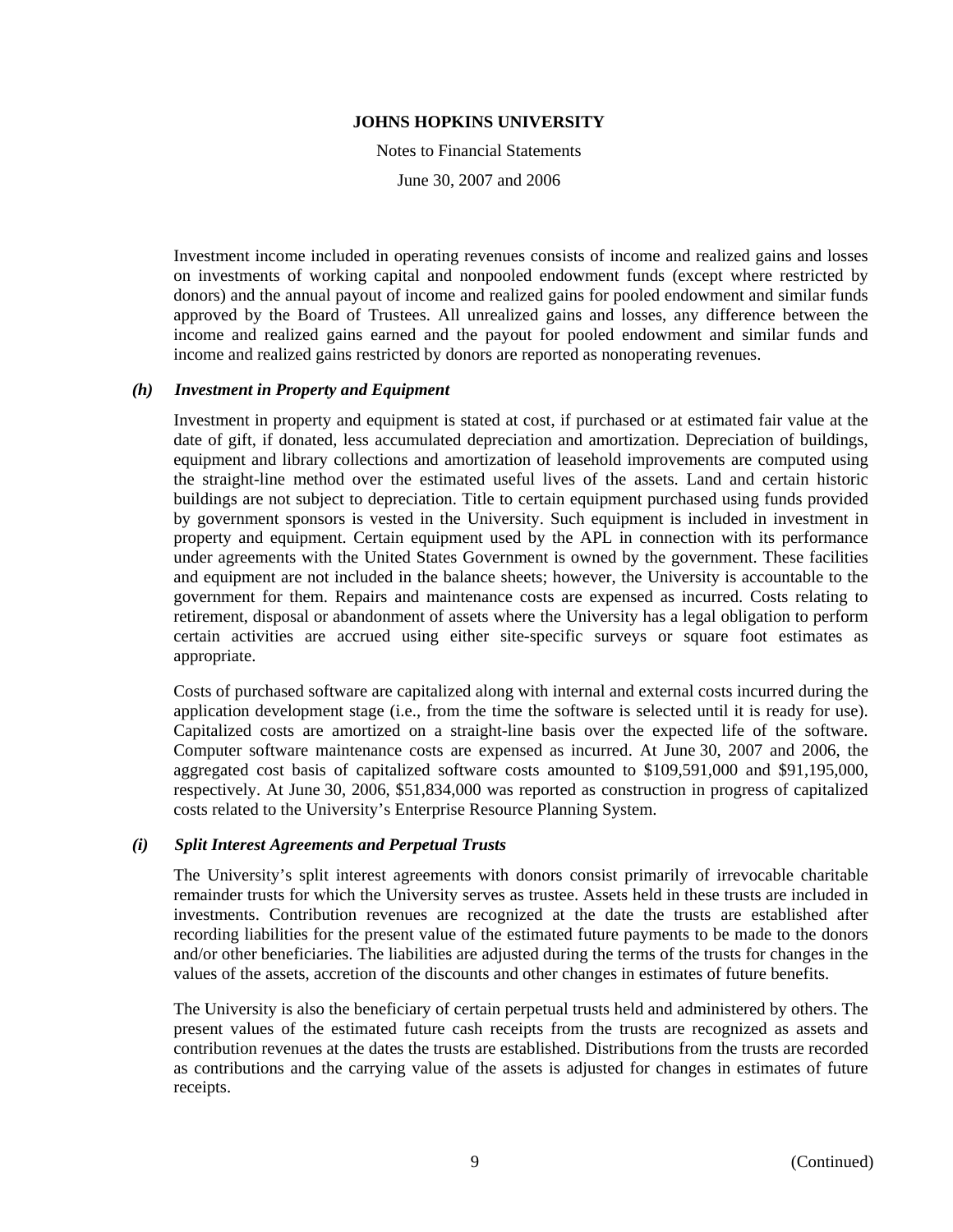Notes to Financial Statements

June 30, 2007 and 2006

### *(j) Fair Values of Financial Instruments*

Fair values of financial instruments approximate their carrying values in the financial statements, except for debt for which fair value information is provided in note 7 and loans receivable from students under loan programs of the United States Government (\$28,300,000 and \$25,611,000 at June 30, 2007 and 2006, respectively). A reasonable estimate of the fair value of these loans cannot be made because they are not saleable and can only be assigned to the government or its designees.

# *(k) Affiliated Institutions*

The University has separate administrative agreements for the exchange of services with the Hospital and other medical and educational institutions. Costs incurred by the University in providing services to these institutions and the related reimbursements are reported as operating expenses and revenues, respectively, in the appropriate object and source classifications. Costs incurred by the University for services provided by these institutions are reported as operating expenses in the appropriate object classifications.

The University holds several endowment and similar funds which are designated for purposes or activities that are carried out by the Hospital. The assets of these funds are included in investments and the related income is paid to the Hospital. The carrying values of the funds are adjusted for earnings from and changes in the fair values of the investments and distributions paid and are classified as liabilities.

### *(l) Insurance*

The University, together with other institutions, has formed captive insurance companies which arrange and provide professional liability, general liability and property damage insurance for their shareholders. Defined portions of claims paid by these companies are self-insured. The University's claims liabilities are recognized as claims are incurred using actuarial studies based upon historical claims data, cost trends and other actuarial estimates. Insurance expenses are recognized as operating expenses as incurred. In addition, the University is self insured for certain other risks, primarily health and workers compensation. Accrued self insurance liabilities aggregated \$54,723,000 and \$55,870,000 as of June 30, 2007 and 2006, respectively.

# *(m) Sponsored Projects*

Revenues under grants, contracts and similar agreements with sponsors are recognized as expenditures are incurred for agreement purposes. These revenues include recoveries of facilities and administrative costs which are generally determined as a negotiated or agreed-upon percentage of direct costs, with certain exclusions. Facilities and administrative cost recovery revenues for the academic and support divisions of the University were \$245,391,000 in 2007 and \$245,392,000 in 2006. Funds received from sponsors in advance of expenditures incurred are reported as deferred revenue.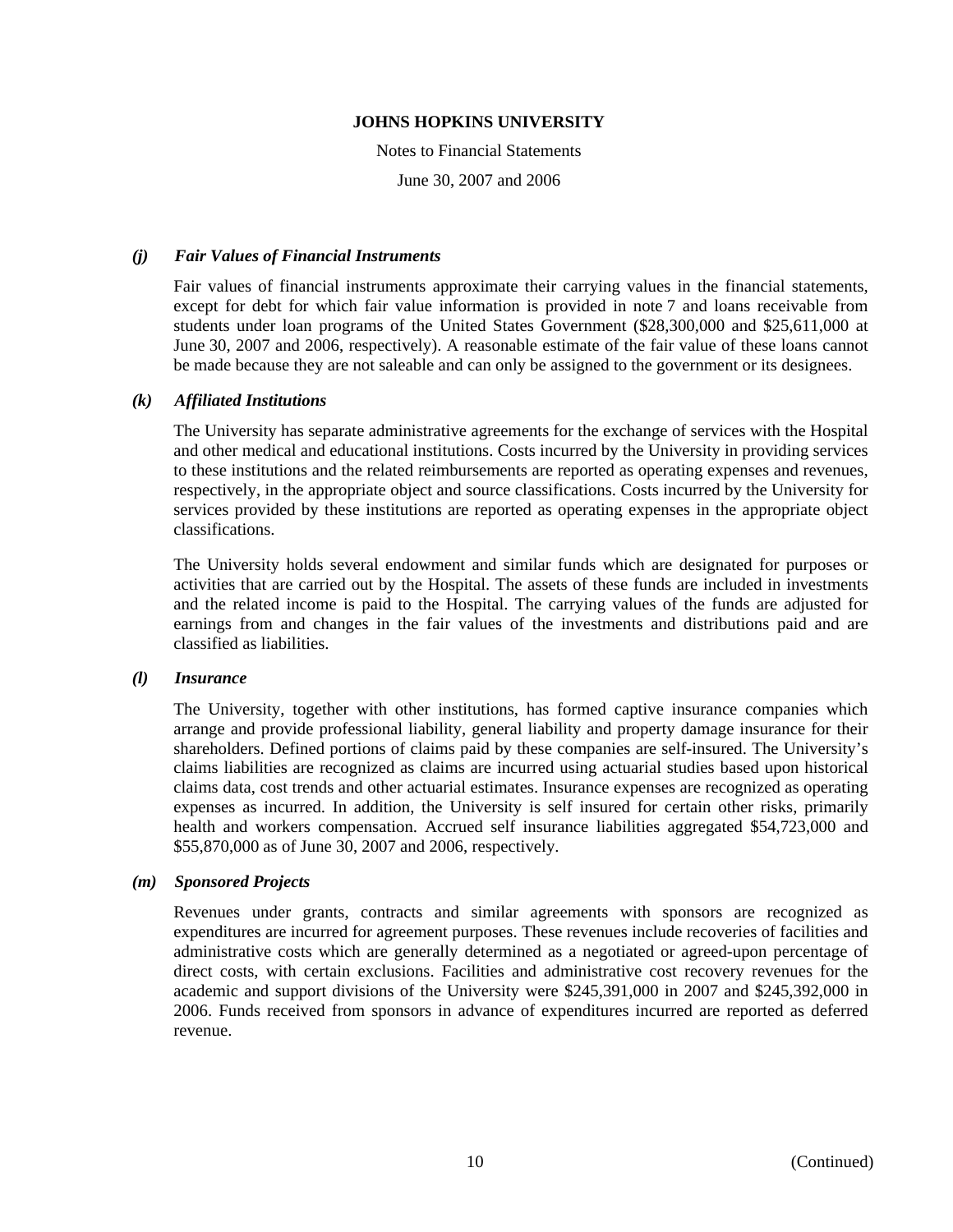Notes to Financial Statements

June 30, 2007 and 2006

# *(n) Tuition and Fees Revenue and Student Financial Aid*

Student tuition and fees are recorded as revenue during the year the related academic services are rendered. Student tuition and fees received in advance of services to be rendered are recorded as deferred revenue. The University provides financial aid to eligible students, generally in a "package" that includes loans, compensation under work-study programs and/or grant and scholarship awards. The loans are provided primarily through programs of the United States Government (including direct and guaranteed loan programs) under which the University is responsible only for certain administrative duties. The grants and scholarships include awards provided from gifts and grants from private donors, income earned on endowment funds restricted for student aid and University funds.

# *(o) Income Taxes*

The University is qualified as a not-for-profit organization under Section  $501(c)(3)$  of the Internal Revenue Code, as amended. Accordingly, it is not subject to income taxes except to the extent it has taxable income from activities that are not related to its exempt purpose. No provision for income taxes was required for 2007 or 2006.

# *(p) Leases*

The University conducts certain operations in leased facilities which have minimum lease obligations under noncancelable operating leases. Certain of the leases contain rent escalations, contain renewal options and require payments for taxes, insurance and maintenance. Rent expense is charged to operations as incurred, except for escalating rents, which are charged to operations on a straight-line basis over the life of the lease.

### *(q) Derivative Financial Instruments*

Derivative financial instruments are measured at fair value and recognized in the balance sheets as assets or liabilities.

The University's external investment managers are authorized to use specified derivative financial instruments, including futures and forward currency contracts, in managing the assets under their control, subject to restrictions and limitations adopted by the Board of Trustees. Futures contracts, which are commitments to buy or sell designated financial instruments at a future date for a specified price, may be used to adjust asset allocation, neutralize options in securities or construct a more efficient portfolio. The managers have made limited use of exchange-traded interest rate futures contracts. Margin requirements are met in cash; however, the managers settle their positions on a net basis and, accordingly, the cash requirements are substantially less than the contract amounts. Forward currency contracts, which are agreements to exchange designated currencies at a future date at a specified rate, may be used to hedge currency exchange risk associated with investments in fixed-income securities denominated in foreign currencies and investments in equity securities traded in foreign markets. The managers settle these contracts on a net basis and, accordingly, the cash requirements are substantially less than the contract amounts. Changes in the market value of the futures and forward currency contracts are included in investment income and were not significant in 2007 or 2006.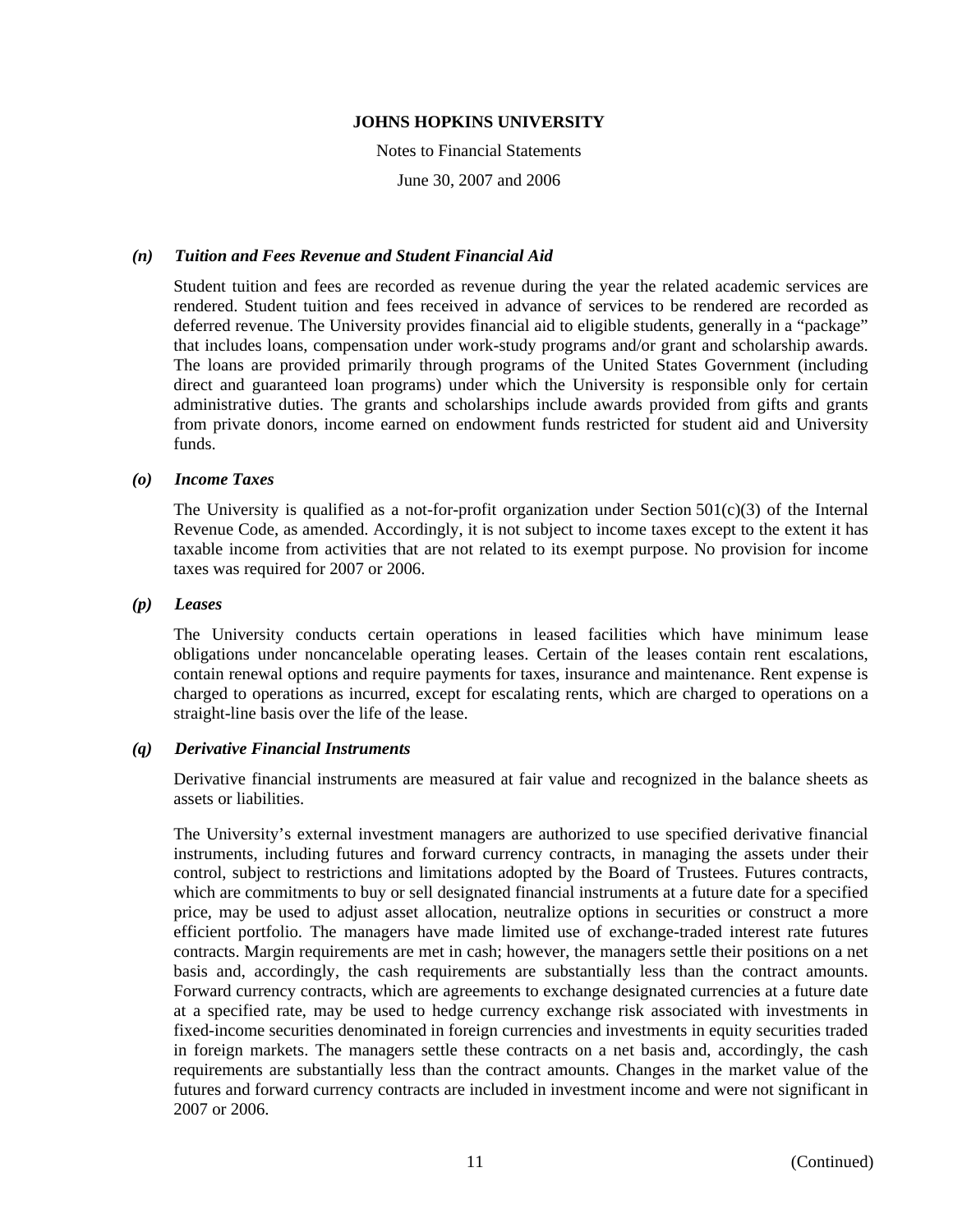Notes to Financial Statements June 30, 2007 and 2006

The University makes limited use of interest rate swap agreements to manage interest rate risk associated with certain variable rate debt or to adjust its debt structure. Under interest rate swap agreements, the University and the counterparties agree to exchange the difference between fixed rate and variable rate interest amounts calculated by reference to specified notional principal amounts during the agreement period. Notional principal amounts are used to express the volume of these transactions, but the cash requirements and amounts subject to credit risk are substantially less.

Parties to interest rate swap agreements are subject to market risk for changes in interest rates and risk of credit loss in the event of nonperformance by the counterparty. The University does not require any collateral under these agreements generally, but collateral is required under certain specified events. The University deals only with highly rated financial institution counterparties and expects that they will meet their obligations. Changes in the market value of the interest rate swap agreements are recognized as nonoperating gains in the statement of activities and were \$4,920,000 in 2007 and \$9,632,000 in 2006.

### **(2) Applied Physics Laboratory (APL)**

The APL is engaged in research and development work, principally under an omnibus contract with the Naval Sea Systems Command of the United States Navy (NAVSEA). Revenues and expenses under the contract with NAVSEA and contracts with other agencies of the United States Government represent substantially all of the revenues and expenses of the APL. The omnibus contract and other contracts define reimbursable costs and provide for fees to the University. The omnibus contract also requires that a portion of the fees earned by the University thereunder be retained and used for various APL-related purposes.

The current contract with NAVSEA continues until September 30, 2012. University management expects that a contractual relationship with the United States Navy will continue after expiration of the current contract.

In accordance with an agreement between the United States Government and the University, the APL has been designated a national resource. Under the agreement, if the University should determine that it can no longer sponsor the APL or the Secretary of the Navy should determine that the Navy can no longer contract with the University with respect to the APL, the University will establish a charitable trust to provide for the continued availability of the APL. The trust would be administered by five trustees and the corpus would consist of the University's interest in the APL facilities, including land to the extent necessary, and the balances in the University's APL stabilization, contingency and research fund on the date the trust is established, less certain costs. Upon termination of the trust, the corpus, in whole or in part, as determined by the trustees, would be returned to and held and used by the University for such educational or research purposes and in such manner as the trustees and University agree.

The APL stabilization, contingency and research fund is included in unrestricted net assets and was \$309,029,000 and \$298,712,000 at June 30, 2007 and 2006, respectively, including net investment in property, plant, and equipment of \$195,974,000 and \$186,127,000, respectively.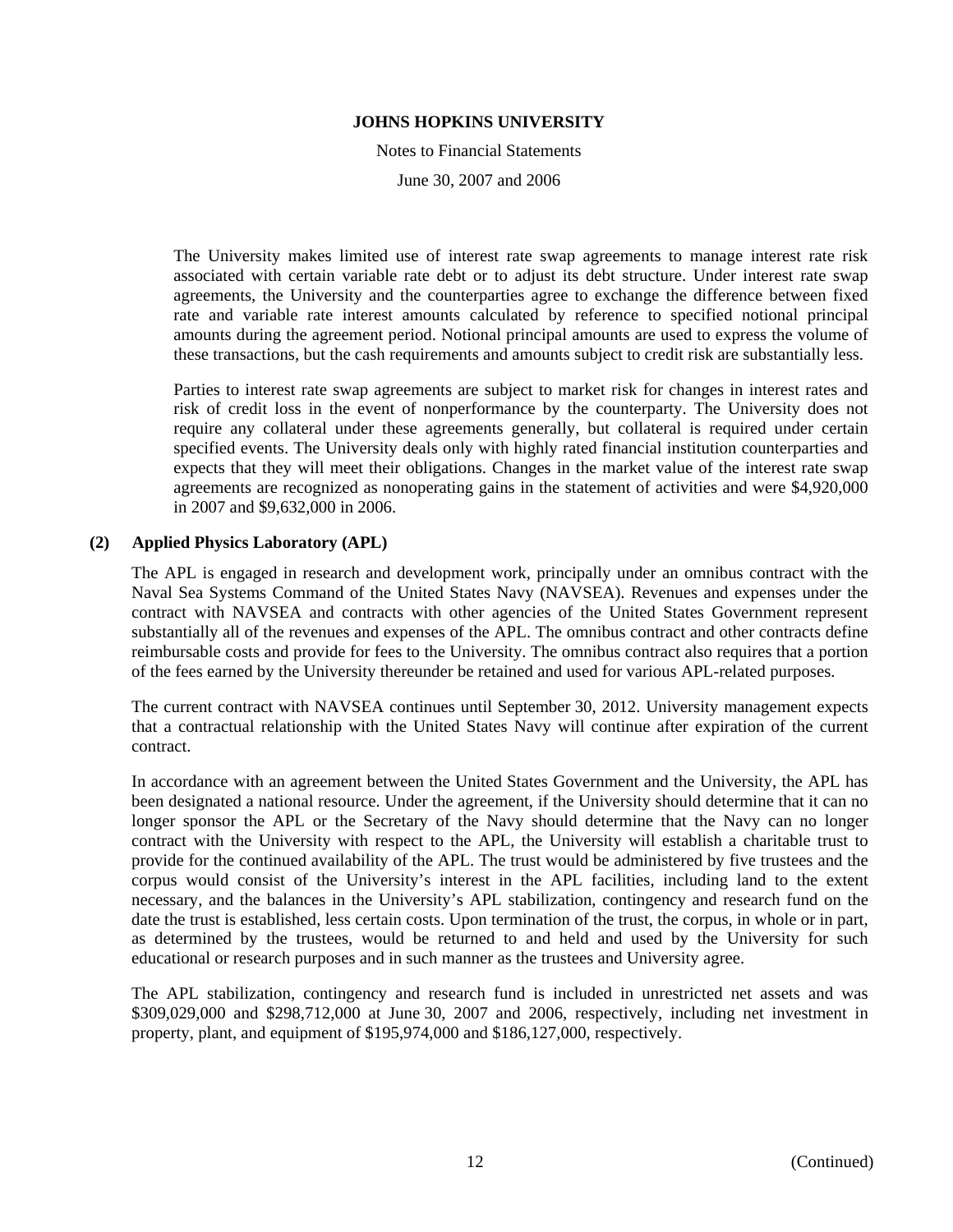Notes to Financial Statements

June 30, 2007 and 2006

# **(3) Accounts Receivable and Concentration of Credit Risks**

Accounts receivable, net are summarized as follows at June 30 (in thousands):

|                                                                                                   | 2007    | 2006    |
|---------------------------------------------------------------------------------------------------|---------|---------|
| Reimbursement of costs incurred under grants and contracts<br>\$                                  | 303,496 | 215,825 |
| Affiliated institutions, primarily the Hospital                                                   | 32,470  | 31,436  |
| <b>Students</b>                                                                                   | 13,495  | 7,142   |
| <b>Others</b>                                                                                     | 46,092  | 41,198  |
| Total research, training, students and other, less<br>allowances of \$20,723 in 2007 and \$26,396 |         |         |
| in $2006$                                                                                         | 395,553 | 295,601 |
| Receivables for medical services, less allowances                                                 |         |         |
| of \$91,357 in 2007 and \$85,705 in 2006                                                          | 38,128  | 36,836  |
|                                                                                                   | 433,681 | 332,437 |

The mix of gross accounts receivables for medical services from patients and third party payors consisted of the following at June 30, 2007 and 2006: commercial third parties 40% and 40%, respectively; Medicare 16% and 17%, respectively; Medicaid 12% and 14%, respectively; Blue Cross/Blue Shield 12% and 12%, respectively; and patients 20% and 17%, respectively.

### **(4) Contributions Receivable**

Contributions receivable, net, are summarized as follows at June 30 (in thousands):

|                                                           | 2007         | 2006    |
|-----------------------------------------------------------|--------------|---------|
| Unconditional promises scheduled to be collected in:      |              |         |
| Less than one year                                        | \$<br>65,498 | 17,161  |
| One year to five years                                    | 127,909      | 116,337 |
| Over five years                                           | 22,188       | 25,780  |
|                                                           | 215,595      | 159,278 |
| Less:                                                     |              |         |
| Unamortized discount (interest ranging from 2.4% to 5.1%) |              |         |
| and allowances for uncollectible contributions            | 32,805       | 30,291  |
|                                                           | 182,790      | 128,987 |

At June 30, 2007 and 2006, 45% and 32%, respectively, of the gross contributions receivable were due from ten donors. Approximately 48% and 31% of contribution revenues for 2007 and 2006, respectively, were from ten donors. At June 30, 2007, the University had also been informed of bequest intentions and certain other promises to give in excess of \$338,000,000. These conditional promises to give are not recognized as assets and, if they are received, will generally be restricted for specific purposes stipulated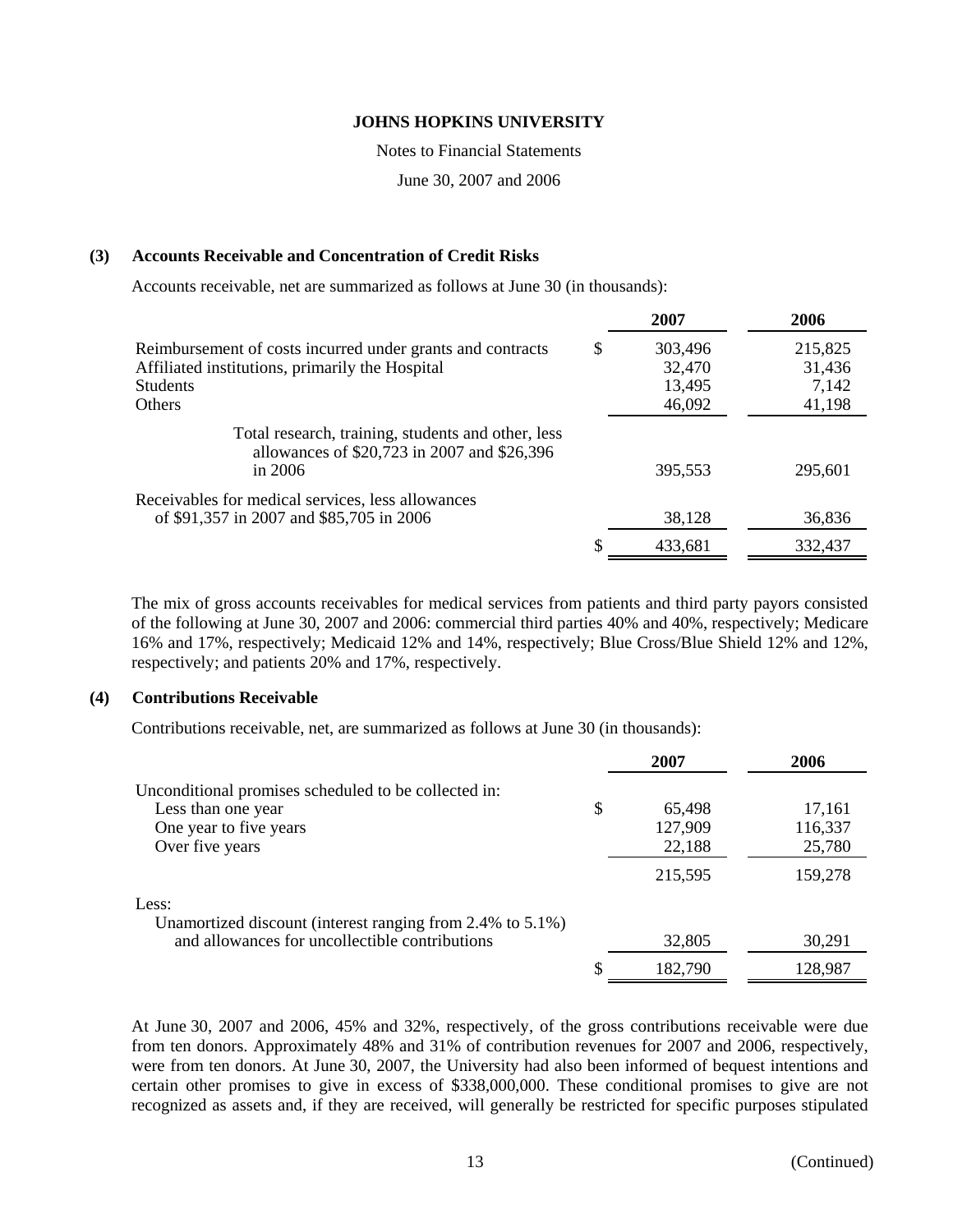Notes to Financial Statements

June 30, 2007 and 2006

by the donors, primarily endowments for faculty support, scholarships or general operating support of a particular department or division of the University.

### **(5) Investments**

Investments are summarized as follows at June 30 (in thousands):

|                                                 | 2007          | 2006      |
|-------------------------------------------------|---------------|-----------|
| Cash and cash equivalents                       | \$<br>152,220 | 150,086   |
| United States Government and agency obligations | 448,084       | 304,727   |
| Debt securities                                 | 155,736       | 403,076   |
| Public equities                                 | 1,464,315     | 1,053,842 |
| Private equity and venture capital              | 327,103       | 190,601   |
| Real property assets                            | 267,161       | 173,418   |
| Absolute return                                 | 511,271       | 677,888   |
| Other                                           | 96,879        | 87,479    |
|                                                 | 3,422,769     | 3,041,117 |

Investments are professionally managed, primarily by outside investment organizations, subject to direction and oversight by a committee of the Board of Trustees. The committee has established investment policies and guidelines which cover asset allocation and performance objectives and impose various restrictions and limitations on the managers. These restrictions and limitations are specific to each asset classification and cover concentrations of market risk (at both the individual issuer and industry group levels), credit quality of fixed-income and short-term investments, use of derivatives, investments in foreign securities and various other matters. At June 30, 2007 and 2006, private equity and venture capital, absolute return and certain real property assets of \$1,001,021,000 and \$953,958,000, respectively, do not have readily determinable market values.

At June 30, 2007 and 2006, assets of endowment and similar funds, including cash and cash equivalents and investments, amounted to \$2,655,382,000 and \$2,218,144,000, respectively. Substantially all assets of endowment and similar funds and certain other assets are combined in a common investment pool known as the Endowment Investment Pool (EIP). Purchases and sales of shares in the EIP are made based on the market value per share at the end of the quarter during which the transaction takes place. At June 30, 2007 and 2006, assets of the EIP, including cash and cash equivalents and investments, amounted to \$2,796,127,000 and \$2,366,538,000, respectively.

At June 30, 2007 and 2006, other investments represent investments held by the University under deferred compensation agreements. Such amounts approximate the University's related liabilities to employees which are included in obligations under deferred compensation agreements and other long-term liabilities.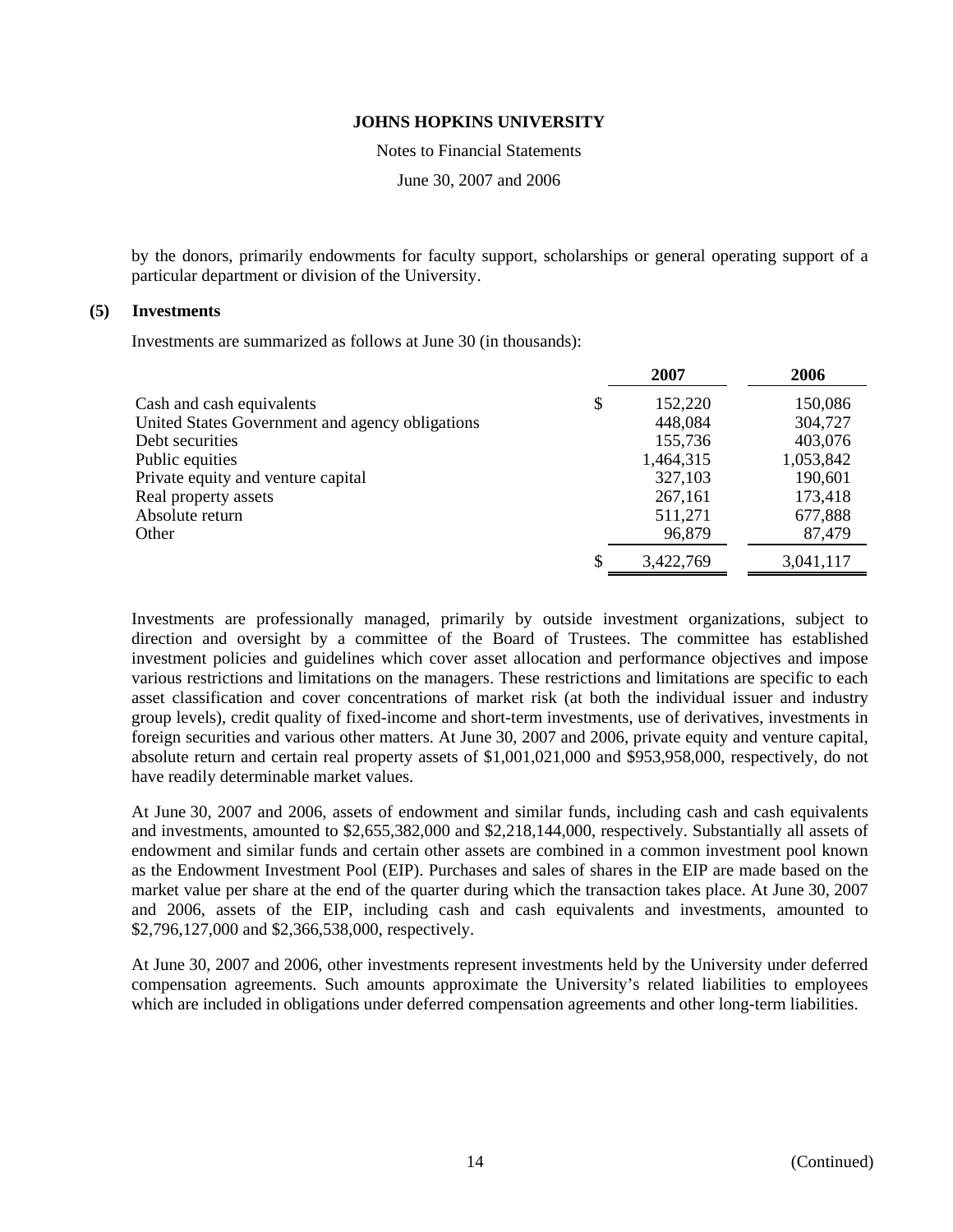Notes to Financial Statements

June 30, 2007 and 2006

Investment income is summarized as follows for the years ended June 30 (in thousands):

|                                                            | 2007         | 2006    |
|------------------------------------------------------------|--------------|---------|
| Dividend and interest income                               | \$<br>52,945 | 50,993  |
| Net realized and unrealized gains                          | 439,458      | 224,840 |
| External investment management fees                        | (8,219)      | (8,299) |
| Change in value of interests in trusts and endowment funds |              |         |
| held by others                                             | 9,202        | 3,159   |
|                                                            | 493,386      | 270,693 |

Investment income is classified in the statements of activities as follows for the years ended June 30 (in thousands):

|              |         | 2007    | 2006    |
|--------------|---------|---------|---------|
| Operating    | ጦ<br>J) | 133,590 | 127,918 |
| Nonoperating |         | 359,796 | 142,775 |
|              | ιIJ     | 493,386 | 270,693 |
|              |         |         |         |

At June 30, 2007, commitments to fund investments in private equity and venture capital and real property assets were \$493,055,000.

# **(6) Investment in Property and Equipment**

Investment in property and equipment, net, is summarized as follows at June 30 (in thousands):

|                                      | 2007            | 2006      | <b>Range of</b><br>useful lives |
|--------------------------------------|-----------------|-----------|---------------------------------|
| Land                                 | \$<br>50,481    | 37,258    | N/A                             |
| Land improvements                    | 66,894          | 62,203    | 15 years                        |
| Buildings and leasehold improvements | 1,889,883       | 1,723,333 | $10 - 40$ years                 |
| Equipment and software               | 620,475         | 517,406   | $7 - 15$ years                  |
| Library collections                  | 186,593         | 179,410   | 25 years                        |
| Construction in progress             | 173,406         | 218,392   | N/A                             |
|                                      | 2,987,732       | 2,738,002 |                                 |
| Less accumulated depreciation        |                 |           |                                 |
| and amortization                     | 1,242,510       | 1,113,926 |                                 |
|                                      | \$<br>1,745,222 | 1,624,076 |                                 |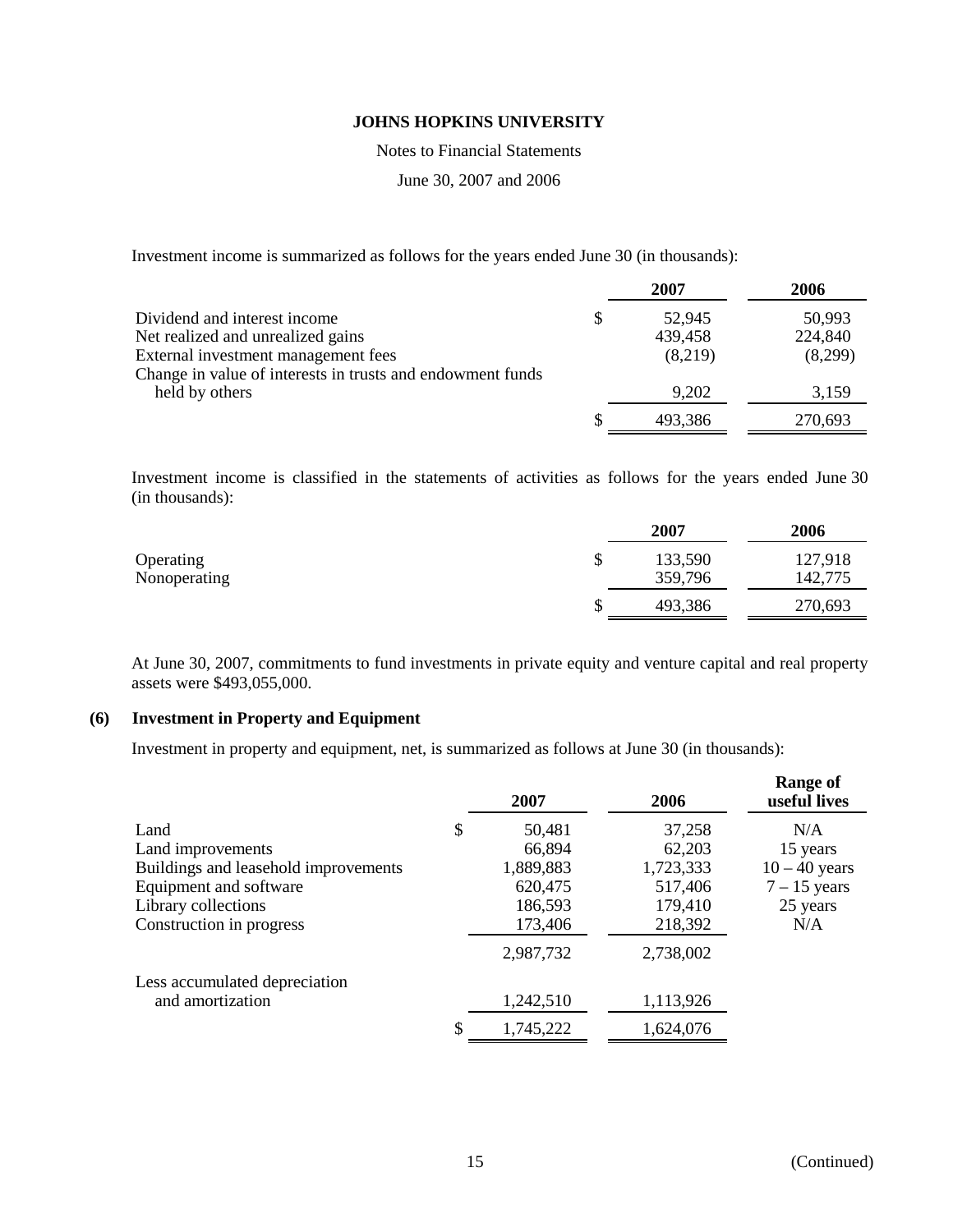Notes to Financial Statements

June 30, 2007 and 2006

# **(7) Debt**

Debt is summarized as follows at June 30 (in thousands):

|                                             | 2007          | 2006    |
|---------------------------------------------|---------------|---------|
| Bonds payable                               | \$<br>519,500 | 528,968 |
| Notes payable                               | 139,588       | 140,601 |
| Commercial paper revenue notes – tax-exempt | 208,075       | 208,075 |
| Commercial paper revenue notes – taxable    | 70,988        | 70,988  |
| Capital lease obligations                   | 4.251         | 3,204   |
|                                             | 942.402       | 951,836 |
|                                             |               |         |

Bonds payable, all of which were issued by Maryland Health and Higher Educational Facilities Authority (MHHEFA), consist of the following at June 30 (in thousands):

|                                                                                                            | 2007          | 2006    |
|------------------------------------------------------------------------------------------------------------|---------------|---------|
| Revenue Bonds of 1983, 6.00%, due July 2007,<br>net of unamortized discount of \$70                        | \$            | 2,100   |
| Refunding Revenue Bonds of 1997, 5.20% to 5.625%,<br>due July 2027, net of unamortized discount of \$202   |               |         |
| and \$207                                                                                                  | 12,273        | 12,603  |
| Refunding Revenue Bonds of 1998, 5.125% to 6.00%,<br>due July 2020, including unamortized premium of       |               |         |
| \$301 and \$335                                                                                            | 136,846       | 143,446 |
| Refunding Revenue Bonds of 2001A, 4.00% to 5.00%,<br>due July 2013, including unamortized premium of       |               |         |
| \$269 and \$320                                                                                            | 17,774        | 18,210  |
| Refunding Revenue Bonds of 2001B, 5.00% to 5.30%,<br>due July 2041, net of unamortized discount of \$1,338 |               |         |
| and \$1,352                                                                                                | 84,437        | 84,423  |
| Revenue Bonds of 2002A, 5.00%, due July 2032, net of                                                       |               |         |
| unamortized discount of \$1,501 and \$1,531                                                                | 105,223       | 105,193 |
| Revenue Bonds of 2004A, 4.625% to 5.00%, due July 2038,                                                    |               |         |
| including unamortized premium of \$1,177 and \$1,223                                                       | 93,682        | 93,728  |
| Revenue Bonds of 2005A, variable rate, due July 2036                                                       | 69,265        | 69,265  |
|                                                                                                            | \$<br>519,500 | 528,968 |

The bonds payable outstanding at June 30, 2007 are unsecured general obligations of the University. The loan agreements generally provide for semi-annual payments of interest and annual payments of principal, except that no principal payments are due on the Refunding Revenue Bonds of 2001B, the Revenue Bonds of 2002A or the Revenue Bonds of 2005A prior to maturity. The Revenue Bonds of 2005A bear interest at a variable rate which is reset on a weekly basis (3.72% at June 30, 2007) and provide for monthly payments of interest. The Revenue Bonds of 2004A provide for serial principal payments prior to maturity of \$9,100,000, \$10,000,000, \$10,000,000 and \$23,405,000 in 2020, 2024, 2029, and 2033, respectively.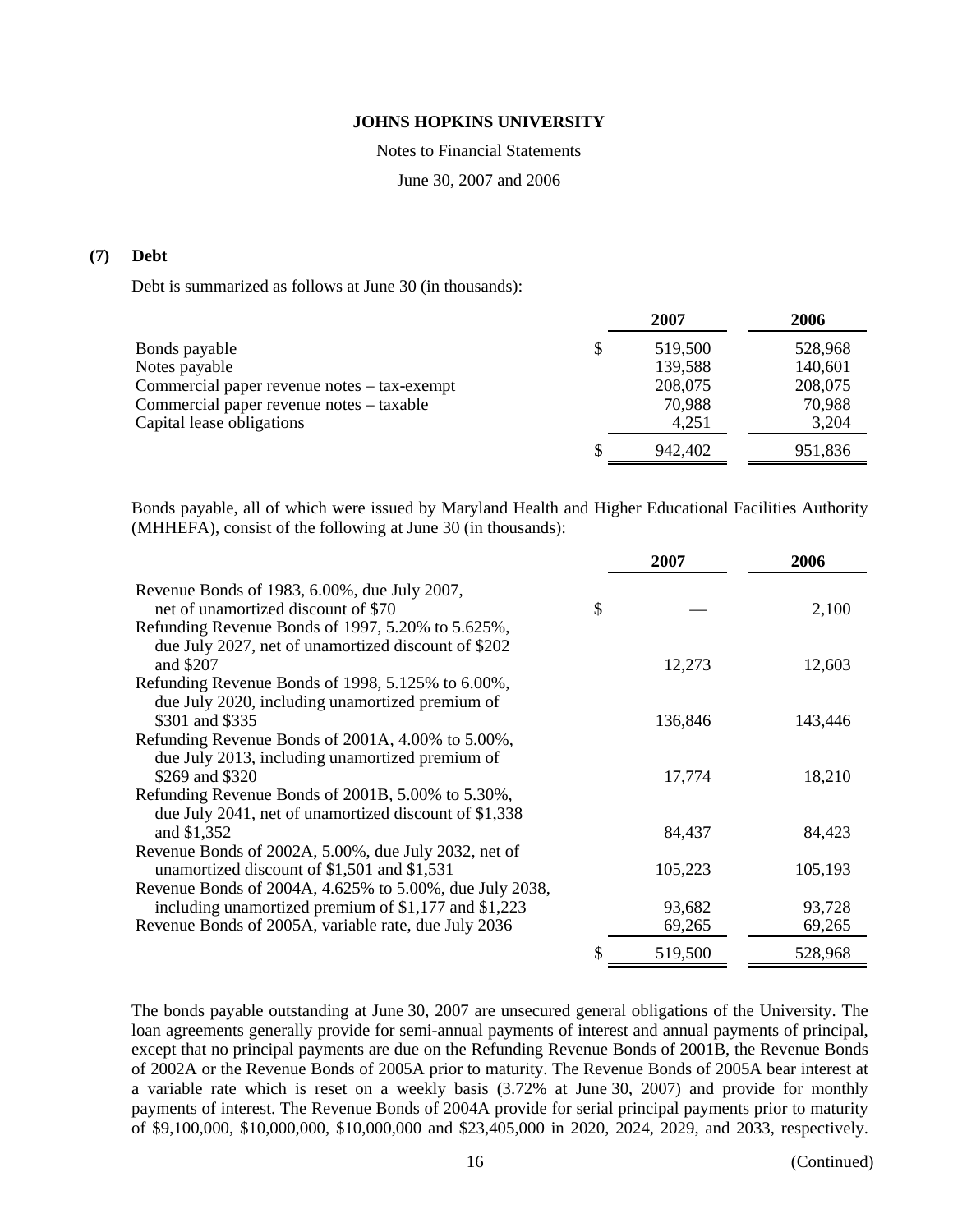Notes to Financial Statements

June 30, 2007 and 2006

Certain MHHEFA revenue bonds were advance refunded in 1988 using proceeds of an issue of bonds that was later refinanced. The net proceeds were irrevocably placed in trust pursuant to escrow agreements and used to purchase government securities which are payable as to principal and interest at such times and in such amounts as to pay all principal and interest on the refunded bonds. Accordingly, these bonds are considered to have been extinguished and neither the debt (\$33,135,000 at June 30, 2007) nor the irrevocable trusts are included in the balance sheets.

Notes payable consist of the following at June 30 (in thousands):

|                               | 2007        | 2006    |
|-------------------------------|-------------|---------|
| MHHEFA note due June 2013     | \$<br>5,142 | 5,389   |
| MHHEFA note due November 2015 | 33,502      | 36,327  |
| MHHEFA note due November 2020 | 14,277      | 14,898  |
| MHHEFA note due February 2025 | 4,114       | 4,243   |
| MHHEFA note due July 2026     | 5,622       | 5,742   |
| Note due June 2012, 7.29%     | 1,304       | 1,514   |
| Note due December 2019, 8.88% | 64,871      | 67,488  |
| Note due December 2006        |             | 5,000   |
| Note due February 2014, 4.75% | 8,878       |         |
| Note due February 2044, 4.75% | 1,878       |         |
|                               | 139,588     | 140,601 |

The MHHEFA notes are part of a pooled loan program. The notes are unsecured general obligations of the University, bear interest at a variable rate (4.20% at June 30, 2007) and are due in monthly installments. Under terms of the loan agreements, the University may be required to provide security for the loans in certain circumstances.

The note due December 2019 is secured by certain of the University's property and is due in annual installments with interest payable monthly. The note due June 2012 is an unsecured general obligation of the University and is due in annual installments (with interest payable semi-annually). Under terms of the related loan agreement, the University may be required to provide security for the loan in certain circumstances.

The notes due February 2014 and February 2044 are unsecured general obligations of the University and may not be prepaid prior to their respective maturity dates. The note due February 2014 provides for monthly principal and interest payments based on a 25 year amortization schedule with full principal repayment due on the maturity date. The note due February 2044 provides for monthly interest payments until the maturity date at which time the entire amount of the principal and unpaid accrued interest is due.

The aggregate annual maturities of the bonds and notes payable for the five years subsequent to June 30, 2007 are as follows: 2008, \$17,050,000; 2009, \$18,001,000; 2010, \$19,812,000 2011, \$21,121,000 and 2012, \$22,437,000.

The commercial paper revenue notes were issued by MHHEFA. Under the commercial paper program, the University may have revenue notes outstanding of up to \$400,000,000 to finance and refinance the costs of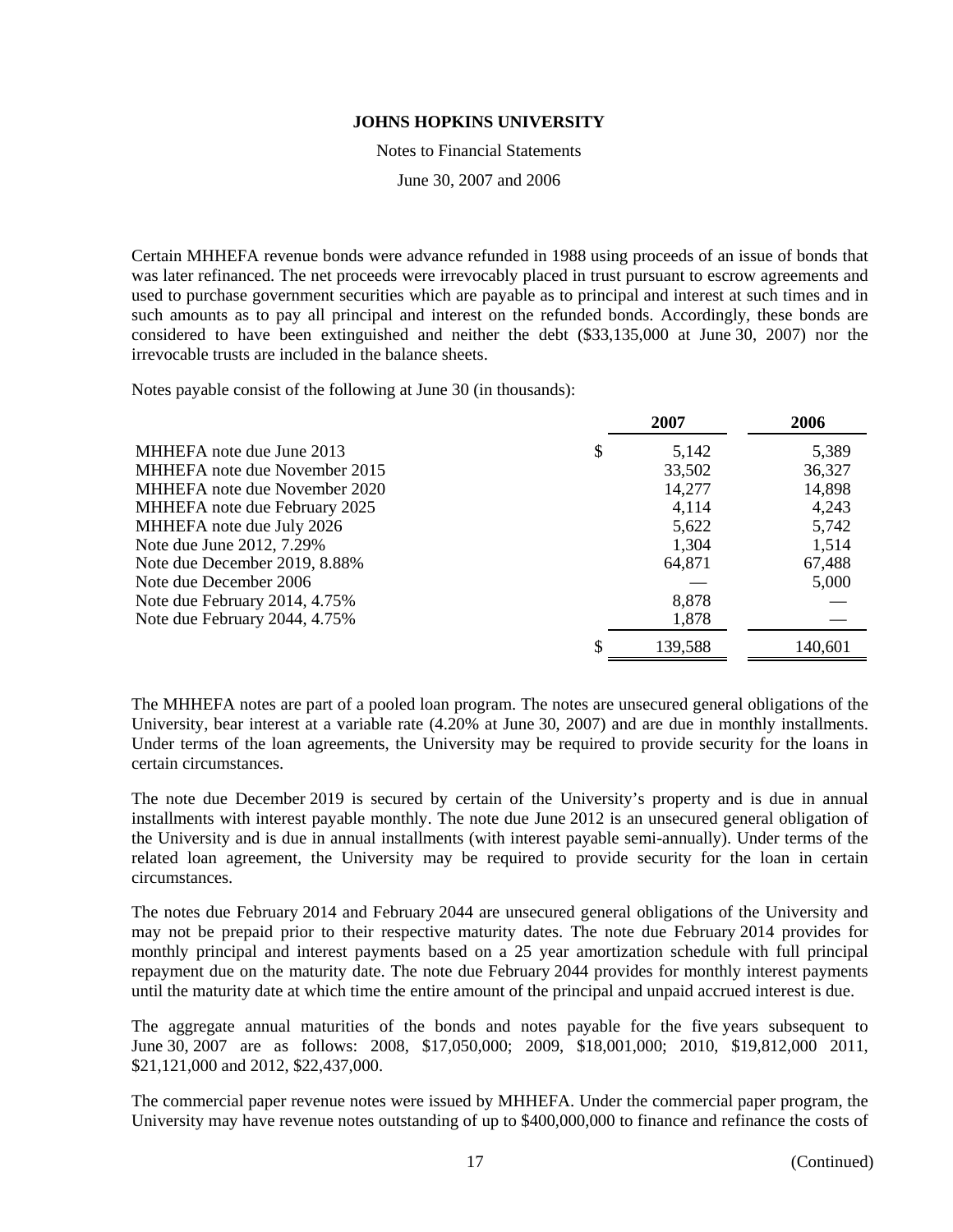Notes to Financial Statements

June 30, 2007 and 2006

qualified assets to June 2031. The notes are unsecured, bear interest at rates that are fixed at the date of issue and may have maturities up to 270 days from that date, although it is anticipated that the University will continuously renew maturing tax-exempt notes for a period of up to 120% of the estimated useful lives of the related assets. The expected maturity amounts for the tax-exempt commercial paper revenue notes for the five years subsequent to June 30, 2007 are: 2008, \$20,481,000; 2009, \$9,795,000; 2010, \$8,612,000; 2011, \$2,082,000 and 2012, \$7,024,000. The notes outstanding at June 30, 2007 bear interest at a weighted average rate of 4.13%.

Total interest costs incurred and paid were \$46,619,000 in 2007 and \$44,413,000 in 2006, of which \$7,451,000 in 2007 and \$2,443,000 in 2006 were capitalized. Interest income of \$189,000 in 2007 and \$1,491,000 in 2006 earned from the investment of the unexpended proceeds of certain tax-exempt borrowings has been applied to reduce the costs of the related assets acquired.

Certain of the University's debt agreements include covenants that require the University to maintain minimum levels of financial ratios. The University was in compliance with its covenant requirements as of June 30, 2007.

In order to support liquidity requirements under the commercial paper revenue notes program with MHHEFA, in 2007 the University entered into standby letter of credit agreements with two commercial banks in the aggregate amount of \$350,000,000. These agreements would provide funds to the University in the event that commercial paper revenue notes could not be remarketed. Advances under these agreements are unsecured and bear interest at a rate that varies based on certain specified market indices. Advances for one agreement are due in 90 days and advances for the other agreement are due in equal installments over two years. There were no outstanding borrowings under these agreements at June 30, 2007.

The University also entered into a \$150,000,000 revolving credit agreement with a commercial bank in 2007. Advances under this agreement are unsecured, bear interest based on certain market indices and if not paid earlier, are due at the expiration date in December 2009. There were no borrowings outstanding at June 30, 2007.

Under terms of a master note agreement with a commercial bank, the University may borrow up to \$100,000,000 under a line of credit for APL working capital purposes. Advances under the line of credit are unsecured, due on demand and bear interest at a rate which varies based on certain specified market indices. There were no borrowings outstanding on the line of credit at June 30, 2007 or 2006.

### *Interest Rate Swap Agreements*

The University has interest rate swap agreements to reduce its interest rate risk on a portion of the commercial paper revenue notes and on the Revenue Bonds of 2005A. The agreement related to the commercial paper revenue notes matured April 2007 and provided for the University to pay a fixed rate of 5.42% and receive a variable rate based on a notional principal amount of \$20,100,000. The agreement relating to the Revenue Bonds of 2005A extends through July 2036 and provides for the University to pay a fixed rate of 3.87% and receive a variable rate based on a notional principal amount of \$69,265,000.

The University also uses interest rate swap agreements to adjust its debt structure in accordance with its policy guidelines. One agreement, with a notional principal amount of \$15,000,000, is through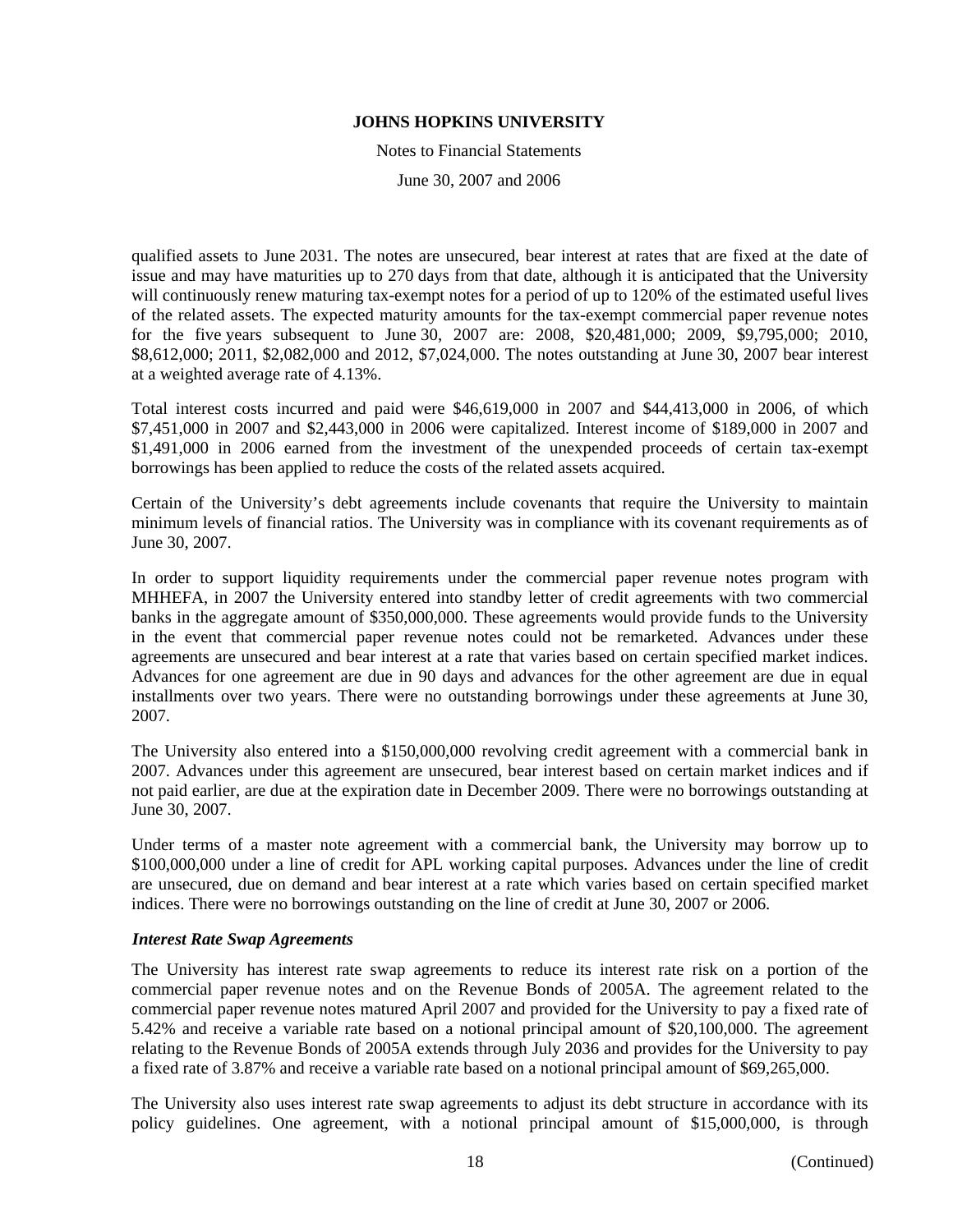Notes to Financial Statements

June 30, 2007 and 2006

January 2009 whereby the University receives a fixed rate of 2.97% and pays a floating rate. The second agreement, also with a notional principal amount of \$15,000,000, was through January 2007 whereby the University received a fixed rate of 3.10% and paid a floating rate.

In December 2005, the University executed two forward-starting interest rate swaps to reduce its interest rate risk related to the refunding of the callable Refunding Revenue Bonds of 1997 and 1998. The agreement related to the Refunding Revenue Bonds of 1997 has an effective date of July 2007 and terminates in July 2027. The University will pay a fixed rate of 3.45% and receive a variable rate based on an initial notional amount of \$12,475,000. The agreement related to the Refunding Revenue Bonds of 1998 has an effective date of July 2008 and terminates in July 2020. The University will pay a fixed rate of 3.43% and receive a variable rate based on an initial notional amount of \$113,735,000.

In March 2007, the University executed another forward-starting interest rate swap to reduce its interest rate risk related to an expected tax-exempt revenue bond issuance in 2008. The swap has an effective date of July 2008 and terminates in July 2038. The University will pay a fixed rate of 3.90% and receive a variable rate based on an initial notional amount of \$115,000,000.

The aggregate fair value of the University's interest rate swap agreements as of June 30, 2007 and 2006 was \$13,348,000 and \$8,428,000, respectively, and is reported as other assets.

### *Fair Value*

The estimated fair value of the University's debt is determined based on quoted market prices for publicly traded issues and on the discounted future cash payments to be made for other issues. The discount rates used approximate current market rates for loans or groups of loans with similar maturities and credit quality. The carrying amount and estimated fair value of the University's debt are summarized as follows at June 30 (in thousands):

|                                                                         |                              | 2007                           | 2006                         |                                |
|-------------------------------------------------------------------------|------------------------------|--------------------------------|------------------------------|--------------------------------|
|                                                                         | <b>Carrying</b><br>amount    | <b>Estimated</b><br>fair value | Carrying<br>amount           | <b>Estimated</b><br>fair value |
| Variable rate debt<br>Fixed rate debt<br>Commercial paper revenue notes | 62,658<br>600,681<br>279,063 | 62,658<br>610,330<br>279,063   | 71,599<br>601,174<br>279,063 | 71,599<br>625,157<br>279,063   |
|                                                                         | 942,402                      | 952,051                        | 951,836                      | 975,819                        |

Fair value estimates are made at a specific point in time, are subjective in nature and involve uncertainties and matters of judgment. The University is not required to settle its debt obligations at fair value and settlement is not possible in some cases because of the terms under which the debt was issued.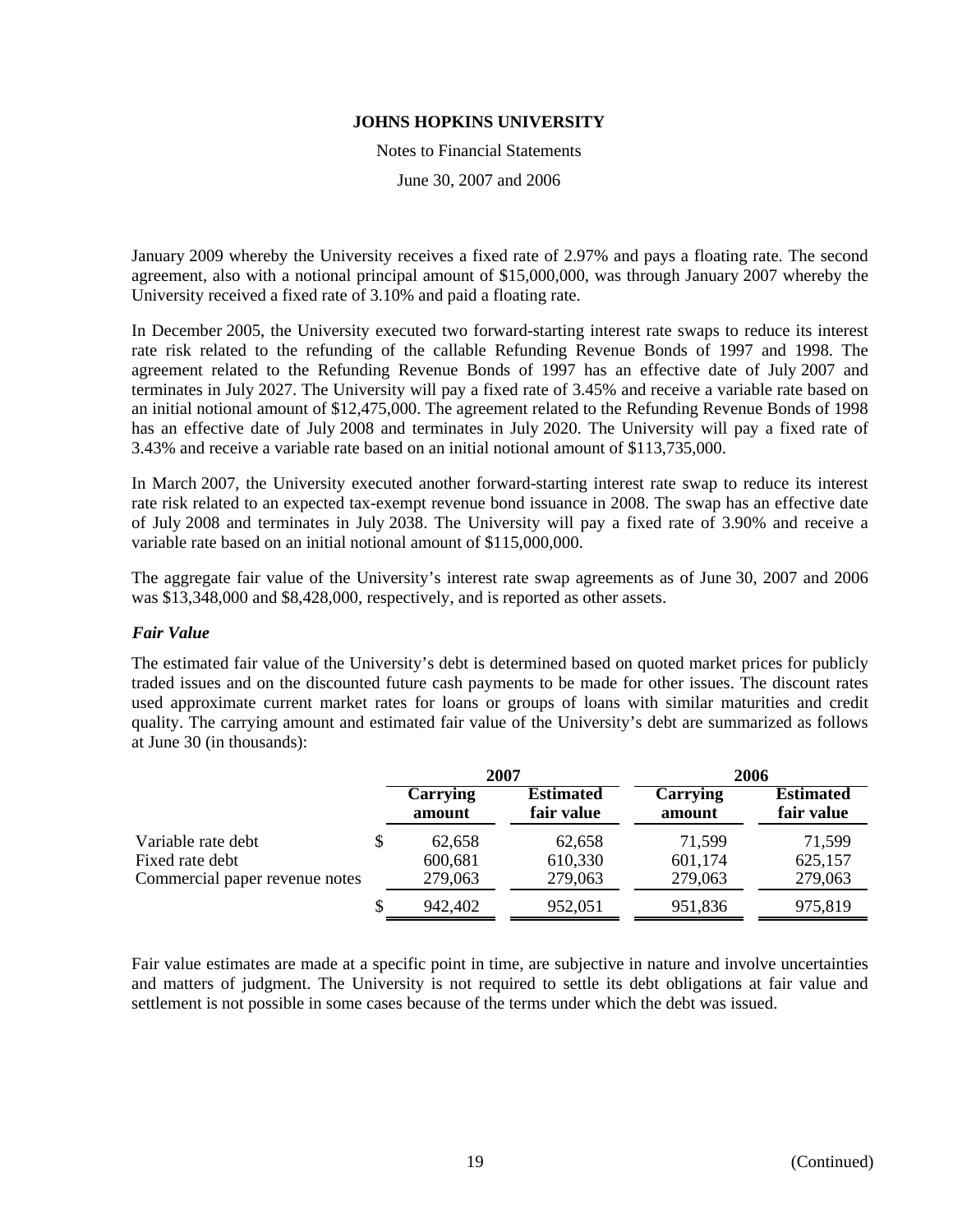Notes to Financial Statements

June 30, 2007 and 2006

### **(8) Refundable Advances from the United States Government**

Funds provided by the United States Government under the Federal Perkins, Nursing and Health Professions Student Loan programs are loaned to qualified students, administered by the University, and may be reloaned after collections. These funds are ultimately refundable to the government and are included in obligations under deferred compensation agreements and other long-term liabilities. These advances totaled \$30,224,000 and \$29,638,000 at June 30, 2007 and 2006, respectively.

### **(9) Net Assets**

Under U.S. generally accepted accounting principles for external financial reporting by not-for-profit organizations, unrestricted net assets are those which are not subject to donor-imposed restrictions. The practices used by the University for internal financial management and reporting purposes differ in certain respects from the practices prescribed for external financial reporting purposes, particularly with respect to the timing of recognition of the release of donor-imposed restrictions on contributions and related investment income and gains. In addition, certain net assets classified as unrestricted for external financial reporting purposes are designated for specific purposes or uses under various internal operating and administrative practices of the University. As a result, substantially all of the net assets classified as unrestricted as of June 30, 2007 and 2006 have been invested in property and equipment or are designated for specific uses.

Unrestricted net assets consist of the following at June 30 (in thousands):

|                                                          | 2007      | 2006      |
|----------------------------------------------------------|-----------|-----------|
| Net investment in property and equipment                 | 802,820   | 679,951   |
| APL stabilization, contingency and research fund,        |           |           |
| excluding net investment in property and equipment       | 113,055   | 112,585   |
| Funds designated for divisional and departmental support | 1,592,302 | 1,399,495 |
| Student loan funds                                       | 12,982    | 13,133    |
|                                                          | 2,521,159 | 2,205,164 |

Temporarily restricted net assets consist of the following at June 30 (in thousands):

|                                                                                   | 2007             | 2006             |
|-----------------------------------------------------------------------------------|------------------|------------------|
| Contributions designated for departmental and divisional<br>support or facilities | 430,186          | 353,842          |
| Split interest agreements designated for departmental and<br>divisional support   | 35,547<br>49,550 | 36,201<br>49,400 |
| Land subject to time and purpose restrictions                                     | 515,283          | 439,443          |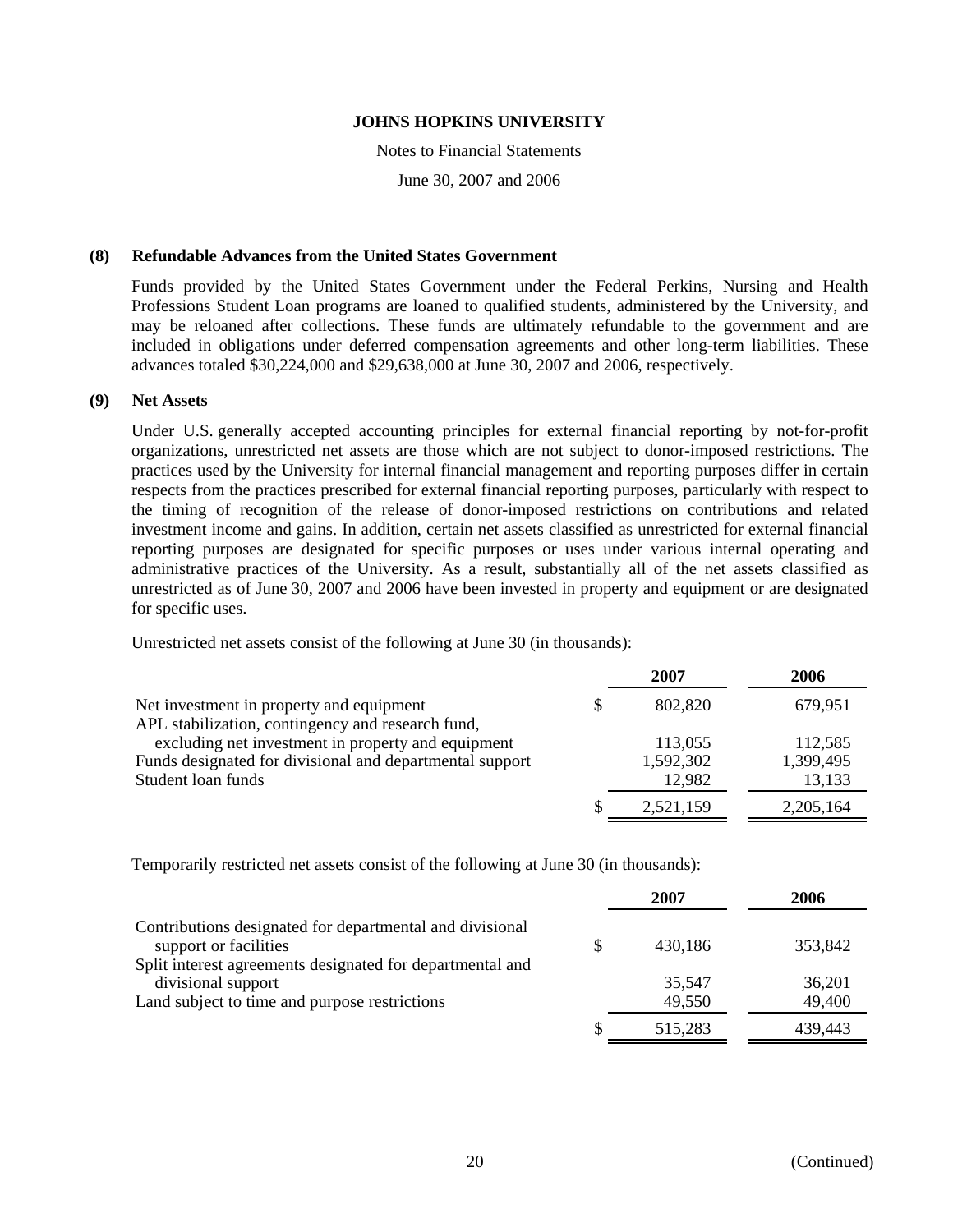Notes to Financial Statements

June 30, 2007 and 2006

Permanently restricted net assets consist of the following at June 30 (in thousands):

| 2007      | 2006      |
|-----------|-----------|
| 1,018,459 | 928,800   |
| 60.546    | 53,898    |
| 44,781    | 36,719    |
| 1,123,786 | 1,019,417 |
|           |           |

### **(10) Affiliated Organizations**

# *(a) The Johns Hopkins Health System Corporation (JHHS)*

JHHS is incorporated and governed separately from the University and is the parent entity of an academically based health system which includes the Hospital, The Johns Hopkins Bayview Medical Center, Howard County General Hospital and other related organizations. The University and JHHS have established a Board of Johns Hopkins Medicine (JHM) to direct, integrate and coordinate the clinical activities of the two organizations. JHM does not have the authority to incur debt or issue guarantees and its annual budgets require the approval of the boards of trustees of both the University and JHHS. The University and JHHS have initiated development and implementation of an Enterprise Resource Planning System (ERP), and agreed to share in the total cost of the ERP project. In 2007 and 2006, JHHS' share of the project costs incurred was \$21,494,000 and \$15,337,000, respectively. In 2007 and 2006, the University contributed \$5,000,000 and \$10,000,000, respectively, to JHHS to support certain JHHS initiatives, including but not limited to JHHS facility renovation and construction, which is reported as operating expenses in the statement of activities. In 2007, the University also contributed an additional \$5,000,000 solely to support JHHS construction activities which is reported as a nonoperating item.

### *(b) The Hospital*

The Hospital is a member of JHHS and serves as the primary teaching facility of the University's School of Medicine. Because of the closely related nature of their operations, the University and Hospital share facilities and provide services to each other to fulfill their purposes more effectively. The sharing of facilities and services is negotiated annually and set forth in a Joint Administrative Agreement (JAA). Costs charged to the Hospital under the JAA, related primarily to the provision of professional medical services by the University, aggregated \$119,911,000 in 2007 and \$117,722,000 in 2006 and are included in reimbursements from affiliated institutions in the statements of activities. Costs charged to the University under the JAA, related primarily to rental of space in Hospital facilities under a renewable one-year lease, aggregated \$41,420,000 in 2007 and \$41,537,000 in 2006, and are included in operating expenses in the statements of activities. In 2006, the University contributed \$7,236,000 to the Hospital limited to facilities renovations and construction which is reported as nonoperating expenses in the statement of activities.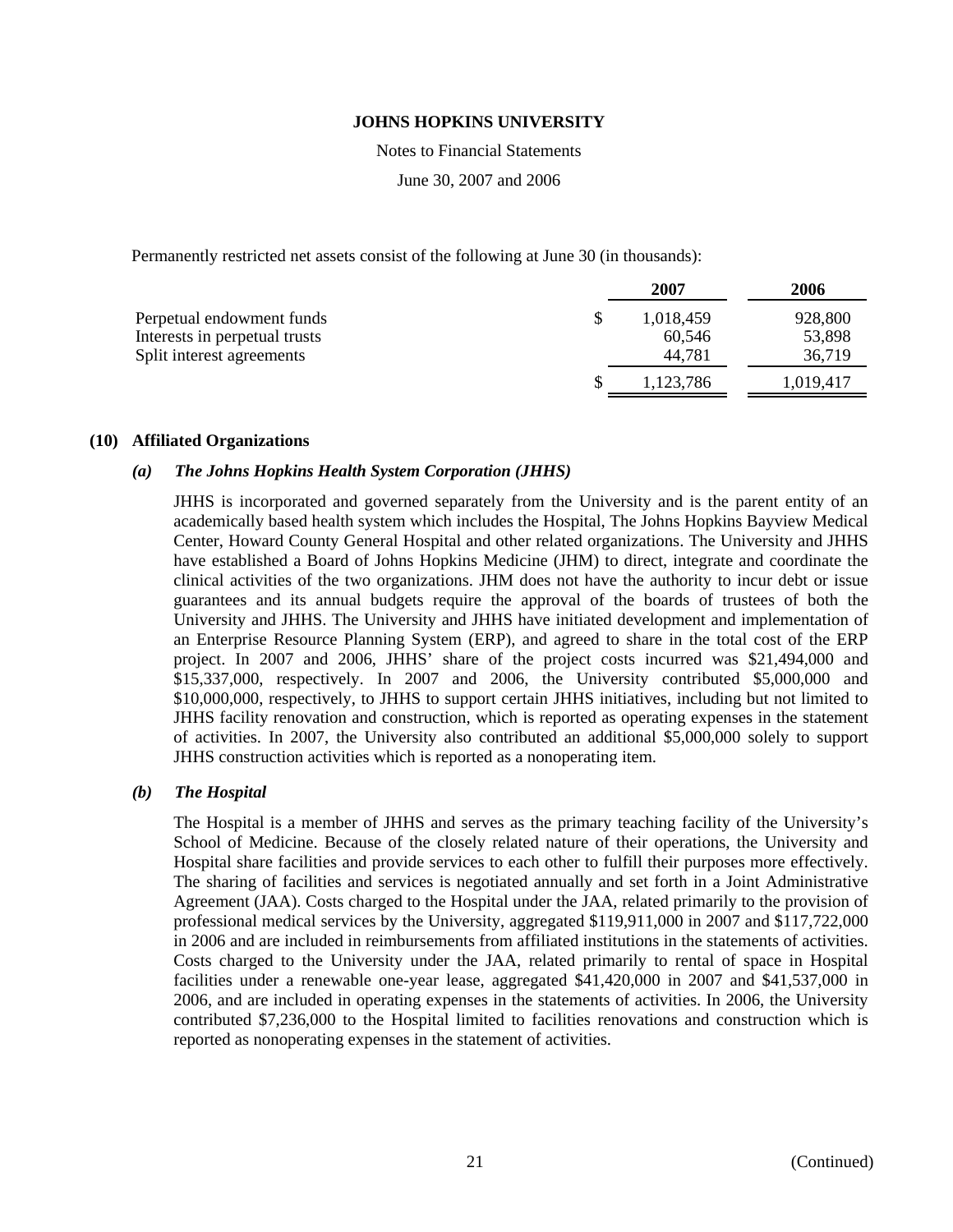Notes to Financial Statements

June 30, 2007 and 2006

### *(c) The Johns Hopkins Hospital Endowment Fund*

In July 2007, the University and The Johns Hopkins Hospital Endowment Fund Incorporated (JHHEFI) entered into an agreement whereby JHHEFI transferred approximately \$365,000,000 to the University to invest in the University's EIP and have the University manage these assets on JHHEFI's behalf. The funds were invested with other University assets in the University's name and title, and in accordance with the University's EIP investment policies and objectives. JHHEFI will receive payouts and may request withdrawals as specified in the agreement.

# *(d) JHMI Utilities LLC*

In 2005, the University and the Hospital formed JHMI Utilities LLC to provide utility services for the east Baltimore Campus. The University and Hospital, each owning 50% of JHMI Utilities LLC, provides all of its funding, including debt service, through payments for services provided to the University and JHHS (see note 14). Utility and telecommunications services provided to the University in 2007 and 2006 were approximately \$37,452,000 and \$33,803,000, respectively.

# **(11) Pension and Postretirement Benefit Plans**

The University has several pension plans that are available to substantially all full-time employees. Most of these plans are defined contribution plans for which the University's policy is to fund pension costs as accrued. The University also has a defined benefit pension plan covering bargaining unit employees and those classified as support staff. Pension expense was \$119,618,000 in 2007 and \$119,327,000 in 2006, including \$110,338,000 and \$105,223,000, respectively, related to defined contribution plans. APL's defined contribution plan accounted for \$36,460,000 in 2007 and \$33,992,000 in 2006 of the total pension expense.

The University has retiree benefits plans that provide postretirement medical benefits to employees, including those at APL, who meet specified minimum age and service requirements at the time they retire. The University pays a portion of the cost of participants' medical insurance coverage. The University's portion of the cost for an individual participant depends on various factors, including the age, years of service and time of retirement or retirement eligibility of the participant. The University has established a trust fund for its retiree benefits plans and intends to make contributions to the fund approximately equal to the annual net postretirement benefit cost.

The Medicare Prescription Drug, Improvement and Modernization Act of 2003 (the Act) introduced a Medicare prescription-drug benefit beginning in 2006, as well as a federal subsidy to sponsors of retiree health care plans that provide a benefit at least "actuarially equivalent" to the Medicare benefit. Management concluded that the University's plans are at least "actuarially equivalent" to the Medicare benefit and, accordingly, has included the federal subsidy from the Act in the normal year-end measurement process for the retiree benefit plans at June 30, 2007 and 2006. Actuarial gains and losses in 2007 and 2006 are attributable primarily to changes in the discount rate.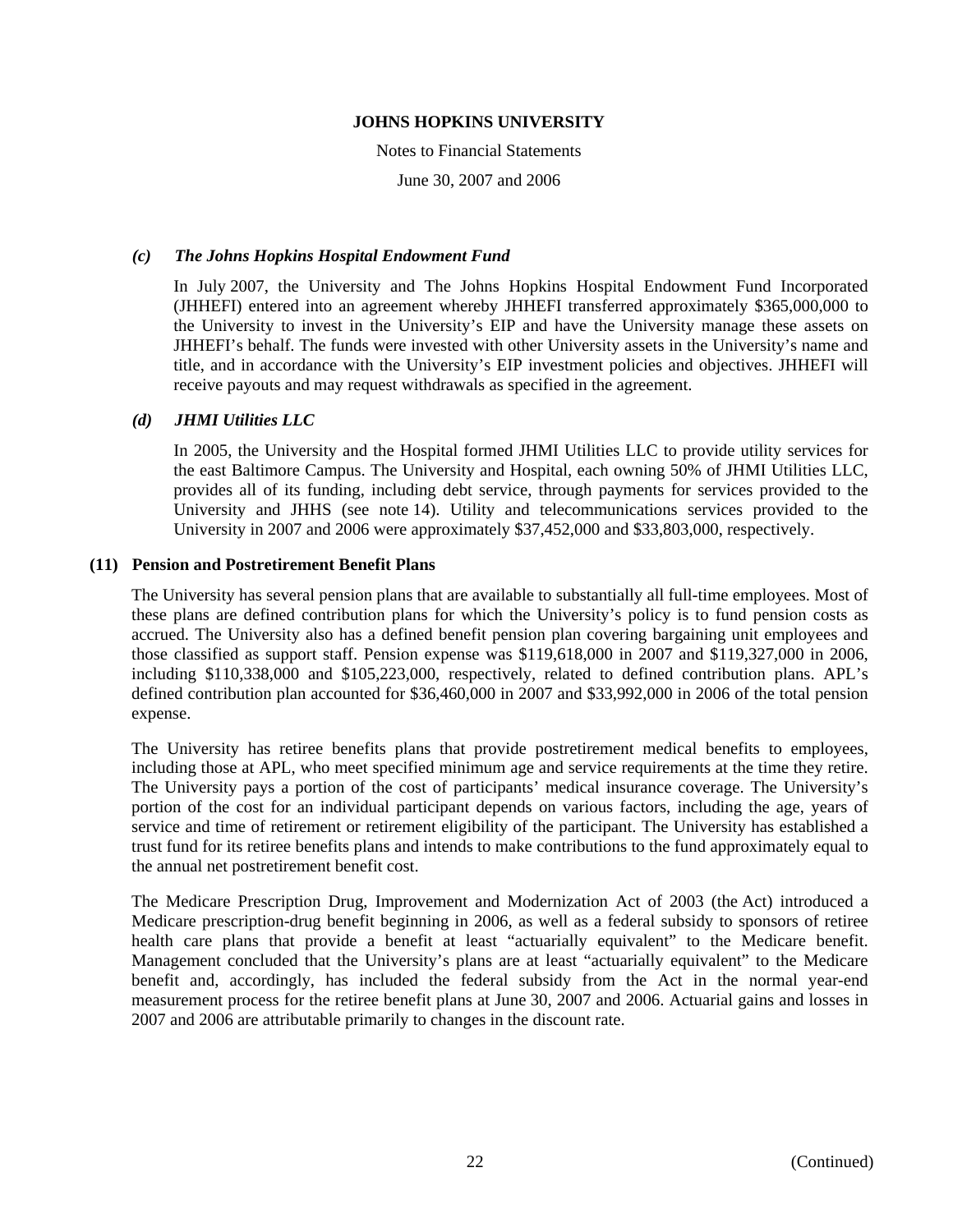Notes to Financial Statements

June 30, 2007 and 2006

The University uses a June 30 measurement date for its defined benefit pension plan and retiree benefit plans. Information relating to the benefit obligation, assets and funded status of the defined benefit pension plan and the postretirement benefit plans as of and for the years ended June 30, 2007 and 2006 is summarized as follows (in thousands):

|                                    | <b>Pension plan</b> |           | <b>Postretirement plans</b> |           |
|------------------------------------|---------------------|-----------|-----------------------------|-----------|
|                                    | 2007                | 2006      | 2007                        | 2006      |
| Change in benefit obligation:      |                     |           |                             |           |
| Benefit obligation at beginning    |                     |           |                             |           |
| of year                            | \$<br>258,049       | 280,468   | 176,016                     | 216,160   |
| Service cost                       | 12,730              | 15,276    | 7,740                       | 8,761     |
| Interest cost                      | 15,843              | 14,551    | 11,333                      | 9,987     |
| Plan participant contributions     |                     |           | 3,857                       | 3,445     |
| Actuarial (gain) loss              | 462                 | (43, 695) | 12,955                      | (50, 450) |
| Benefits paid                      | (8,628)             | (8,551)   | (14, 531)                   | (11, 887) |
| Medicare subsidies received        |                     |           | 1,125                       |           |
| Benefit obligation at end of year  | 278,456             | 258,049   | 198,495                     | 176,016   |
| Change in plan assets:             |                     |           |                             |           |
| Fair value of plan assets at       |                     |           |                             |           |
| beginning of year                  | 235,152             | 219,576   | 119,779                     | 102,444   |
| Actual return on plan assets       | 34,893              | 16,204    | 17,683                      | 9,982     |
| University contributions           | 8,386               | 7,923     | 13,748                      | 15,795    |
| Plan participant contributions     |                     |           | 3,857                       | 3,445     |
| Benefits paid                      | (8,628)             | (8,551)   | (14, 531)                   | (11, 887) |
| Medicare subsidies received        |                     |           | 1,125                       |           |
| Fair value of plan assets at end   |                     |           |                             |           |
| of year                            | 269,803             | 235,152   | 141,661                     | 119,779   |
| Funded status                      | (8,653)             | (22, 897) | (56, 834)                   | (56, 237) |
| Unrecognized net actuarial loss    |                     | 9,915     |                             | 24,611    |
| Unamortized prior service cost     |                     | 1,249     |                             | 19,157    |
| Unrecognized transition obligation |                     |           |                             | 10,544    |
| Net amount recognized              |                     |           |                             |           |
| and included as other              |                     |           |                             |           |
| long-term liabilities              |                     |           |                             |           |
| (see note $15$ )                   | \$<br>(8,653)       | (11, 733) | (56, 834)                   | (1, 925)  |

The accumulated benefit obligation for the pension plan was \$251,740,000 at June 30, 2007 and \$233,378,000 at June 30, 2006.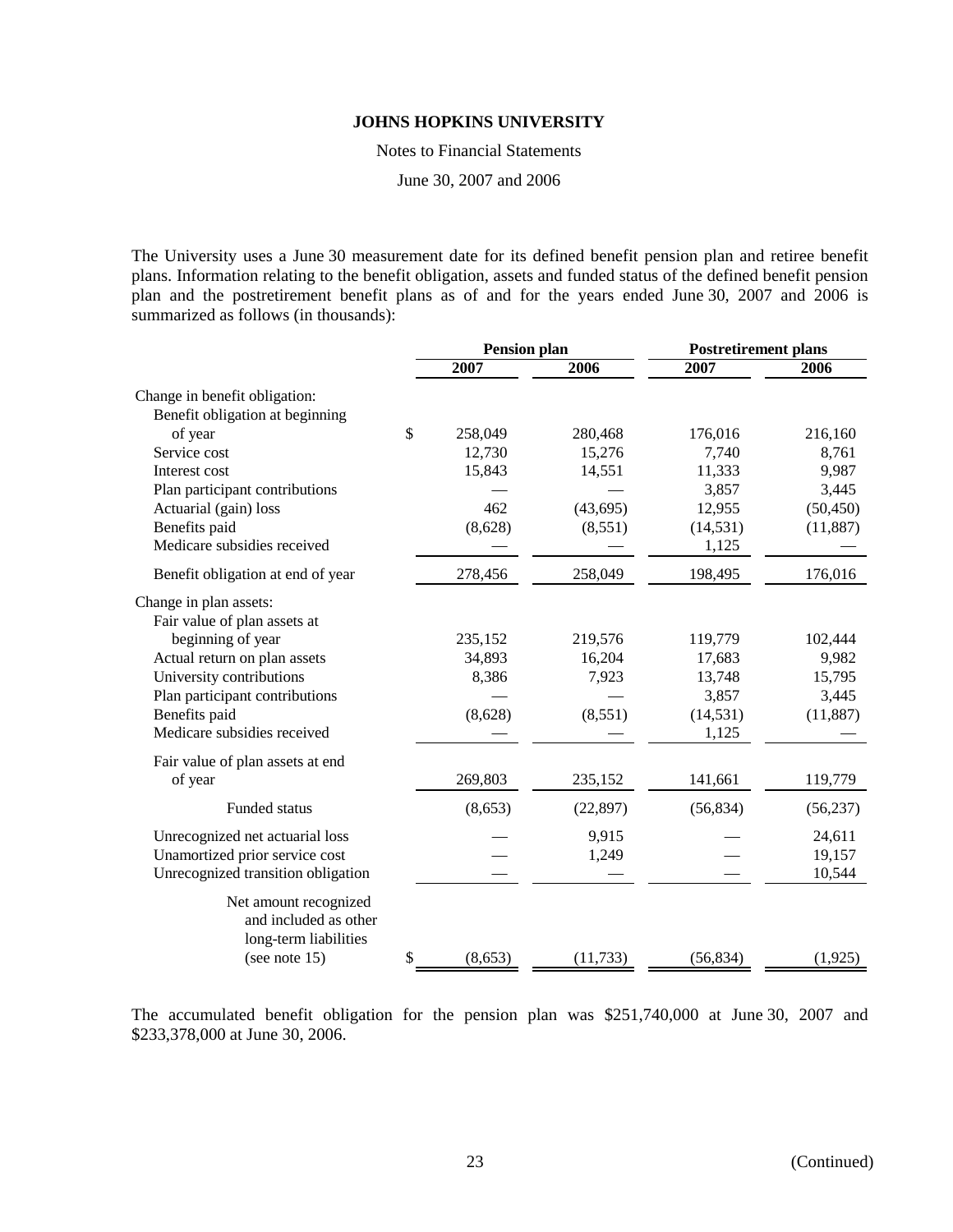Notes to Financial Statements

June 30, 2007 and 2006

The net pension cost includes the following components for the years ended June 30 (in thousands):

|                                                 |   | 2007      | 2006     |
|-------------------------------------------------|---|-----------|----------|
| Service cost                                    | S | 12,730    | 15,276   |
| Interest cost on accumulated benefit obligation |   | 15,843    | 14,551   |
| Amortization of prior service cost              |   | 272       | 272      |
| Amortization of actuarial loss                  |   |           | 2,275    |
| Expected return on plan assets                  |   | (19, 565) | (18,270) |
|                                                 |   | 9,280     | 14,104   |

The postretirement benefit cost includes the following components for the years ended June 30 (in thousands):

|                                                 | 2007        | 2006     |
|-------------------------------------------------|-------------|----------|
| Service cost                                    | \$<br>7,740 | 8,761    |
| Interest cost on accumulated benefit obligation | 11,333      | 9,987    |
| Amortization of transition obligation           | 1,506       | 1,506    |
| Amortization of prior service cost              | 1,470       | 1,470    |
| Amortization of actuarial loss                  | 1,001       | 2,335    |
| Expected return on plan assets                  | (8,576)     | (7, 411) |
|                                                 | 14,474      | 16,648   |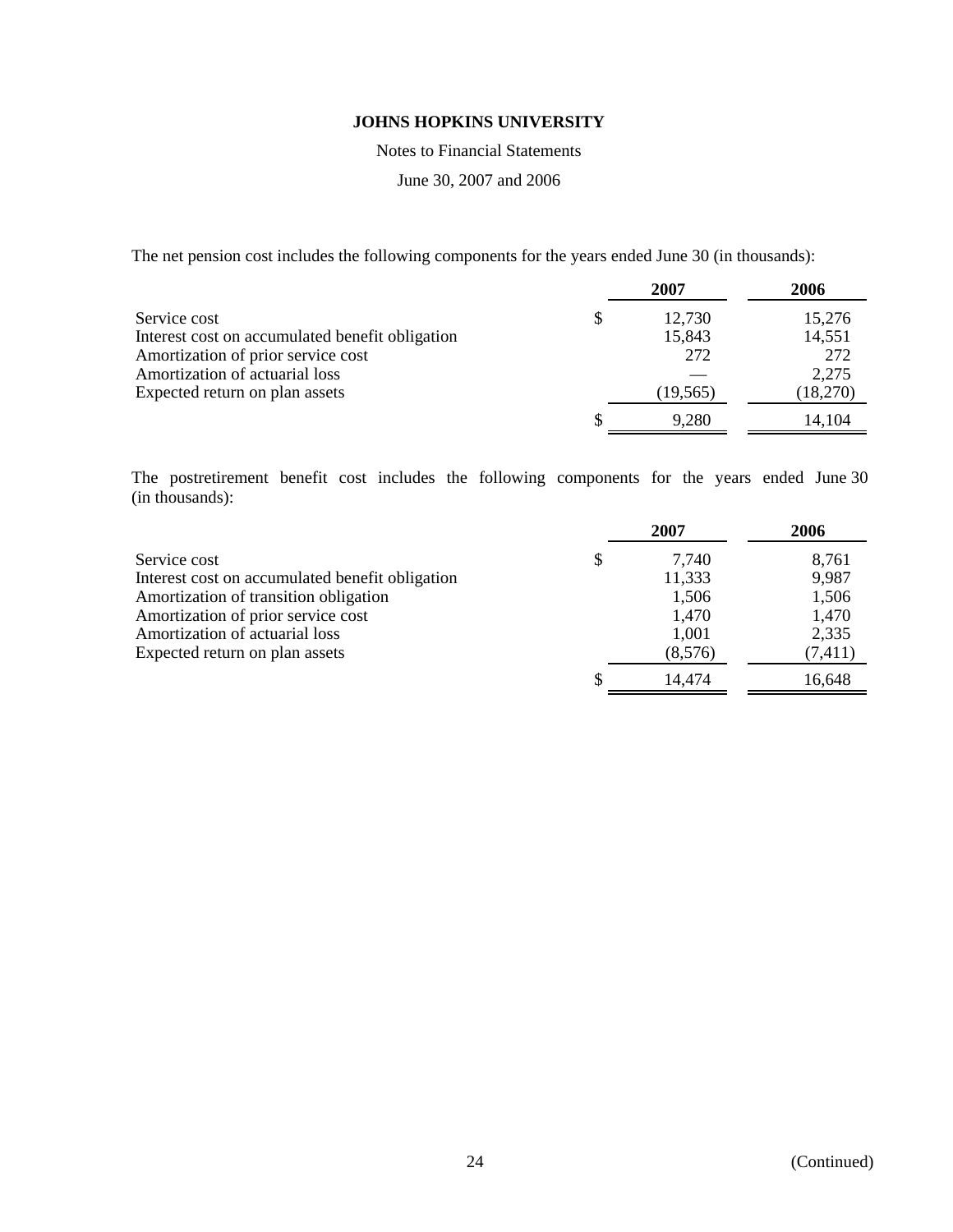Notes to Financial Statements

June 30, 2007 and 2006

The weighted average assumptions used to determine benefit obligations and net periodic benefit costs are as follows:

|                                                                                         | <b>Pension plan</b> |       | <b>Postretirement plans</b> |        |
|-----------------------------------------------------------------------------------------|---------------------|-------|-----------------------------|--------|
|                                                                                         | 2007                | 2006  | 2007                        | 2006   |
| Weighted average assumptions used<br>to determine benefit obligations<br>at June $30$ : |                     |       |                             |        |
| Discount rate                                                                           | 6.25%               | 6.25% | 6.25%                       | 6.25%  |
| Rate of compensation increase<br>Rate of increase in health care                        | 4.00                | 4.00  | N/A                         | N/A    |
| costs for next year                                                                     | N/A                 | N/A   | 9.00%                       | 9.00%  |
| Weighted average assumptions used<br>to determine net periodic benefit<br>cost:         |                     |       |                             |        |
| Discount rate<br>Expected rate of return on plan                                        | 6.25%               | 5.25% | 6.25%                       | 5.25%  |
| assets                                                                                  | 8.50                | 8.50  | 7.00                        | 7.00   |
| Rate of compensation increase<br>Rate of increase in health                             | 4.00                | 4.00  | N/A                         | N/A    |
| care costs                                                                              | N/A                 | N/A   | 9.00%                       | 10.00% |

The rate of increase in health care costs was assumed to decrease to 5.5% in 2011 and to remain at that level thereafter. Assumed health care cost trend rates have a significant effect on the reported postretirement benefit cost and obligation. A one-percentage point change in the assumed rates used at June 30, 2007, would have the following effects (in thousands):

|                                            | Increase | <b>Decrease</b> |
|--------------------------------------------|----------|-----------------|
| Total service and interest cost components | 2.715    | (2.064)         |
| Postretirement benefit obligation          | 22.615   | (17.717)        |

### *Plans' Assets*

The University's investment objective for the plans' assets is to meet the benefit obligations while minimizing required future University contributions. The investment strategies focus on asset class diversification, liquidity to meet benefit payments and an appropriate balance of long-term investment return and risk. Target ranges for asset allocations are determined by matching the actuarial projections of the plans' future liabilities and benefit payments with expected long-term rates of return on the assets, taking into account investment return volatility and correlations across asset classes. Plan assets are diversified across several investment managers and are generally invested in mutual funds that are selected to track broad market equity and bond indices. Investment risk is carefully controlled with plan assets rebalanced to target allocations on a periodic basis and continual monitoring of investment managers' performance relative to the investment guidelines established with each investment manager.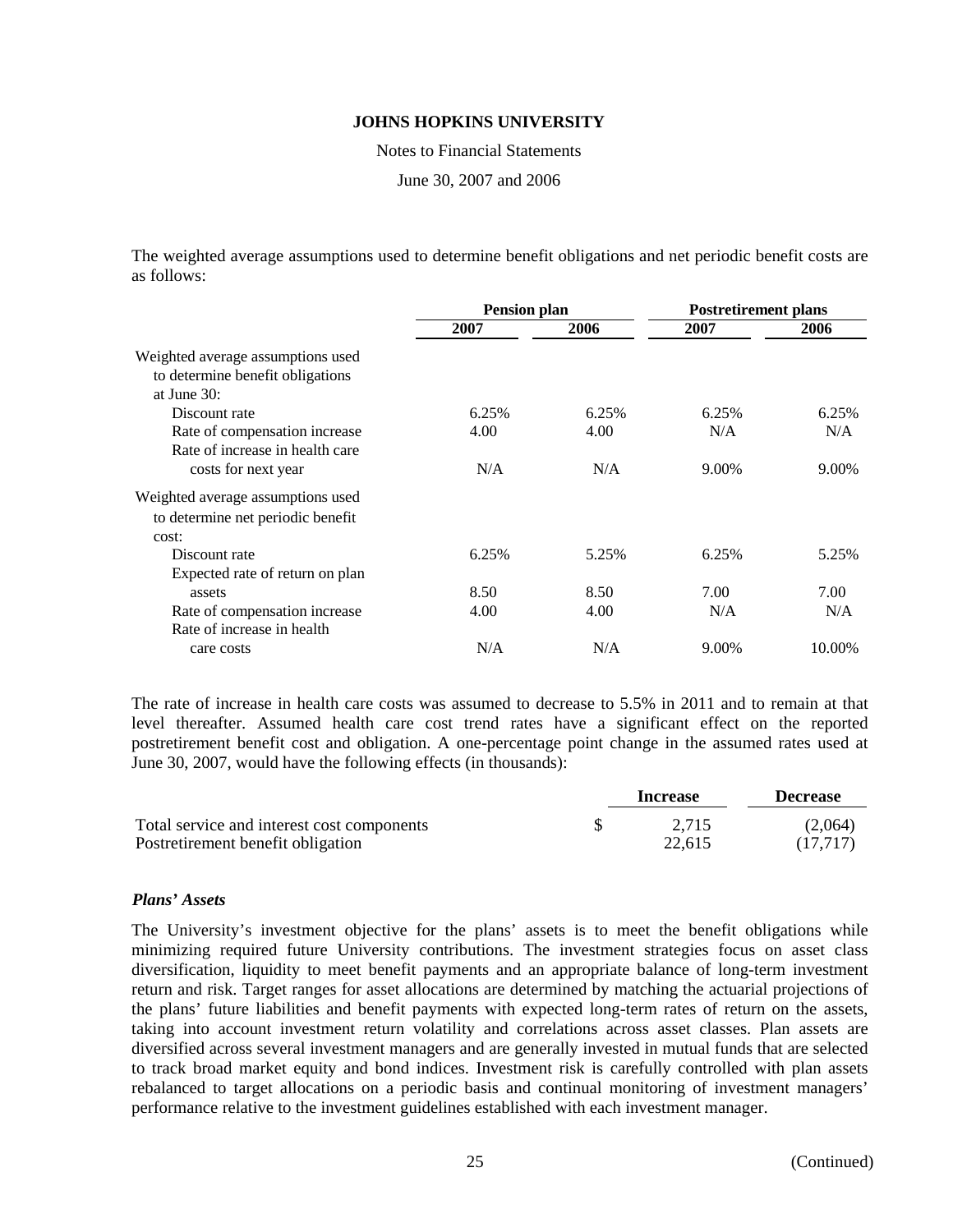Notes to Financial Statements

June 30, 2007 and 2006

The University's target asset and actual asset allocation by category as of June 30, 2007 and 2006 are as follows:

|                                 |               | <b>Actual allocation</b> |      |                             |      |  |
|---------------------------------|---------------|--------------------------|------|-----------------------------|------|--|
|                                 | <b>Target</b> | <b>Pension plan</b>      |      | <b>Postretirement plans</b> |      |  |
|                                 | allocation    | 2007                     | 2006 | 2007                        | 2006 |  |
| United States equity securities | 54%           | 53%                      | 53%  | 50%                         | 50%  |  |
| International equity securities |               | 14                       | 12   | 15                          | 13   |  |
| Debt securities                 | 35            | 29                       | 32   | 33                          | 34   |  |
| Cash and cash equivalents       |               |                          |      |                             |      |  |
|                                 | 100%          | 100%                     | 100% | 100%                        | 100% |  |

The weighted average expected long-term rate of return for the plans' total assets is based on the expected return of each of the above categories based on the median of the target allocation for each investment class. Based on historical experience, the University expects that the plans' asset managers will provide a modest (0.5% to 1.0% per annum) premium to their respective market benchmark indices.

# *Cash Flows*

The University expects to contribute \$14,953,000 to its postretirement benefit plans in 2008, including \$7,450,000 related to APL. The University expects to contribute \$8,600,000 to the pension plan in 2008.

The benefits expected to be paid and Medicare subsidies to be received in the five years subsequent to June 30, 2007 and in aggregate for the five years thereafter are as follows (in thousands):

|               | <b>Pension</b><br>plan | <b>Postretirement</b><br>plans | <b>Medicare</b><br><b>Subsidies</b> |
|---------------|------------------------|--------------------------------|-------------------------------------|
| 2008          | 9,590                  | 10,974                         | 1,980                               |
| 2009          | 10,211                 | 11,597                         | 2,231                               |
| 2010          | 10,869                 | 12,217                         | 2,471                               |
| 2011          | 11,556                 | 12,732                         | 2,724                               |
| 2012          | 12,689                 | 13,124                         | 3,007                               |
| $2013 - 2017$ | 84,639                 | 71,853                         | 14,166                              |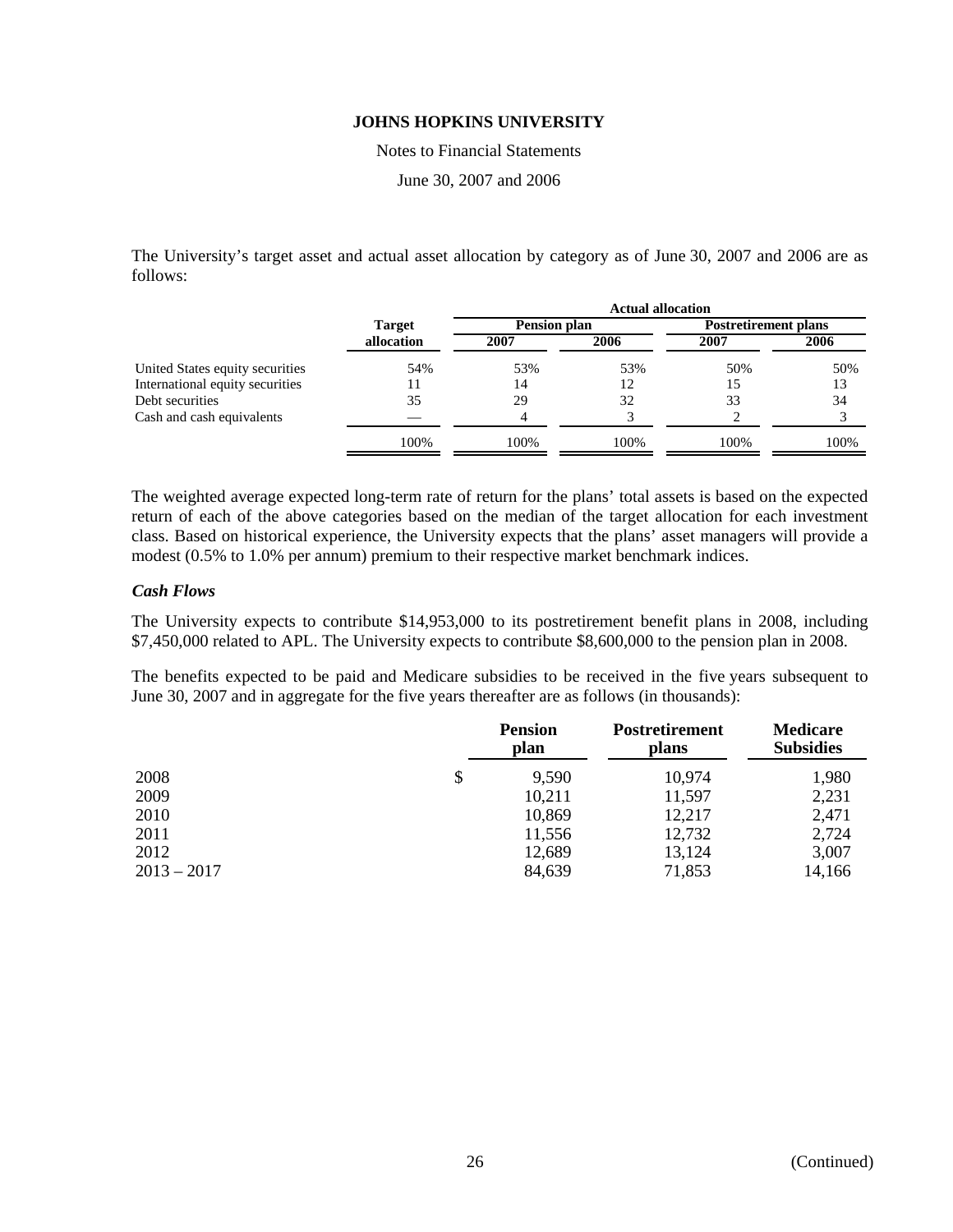Notes to Financial Statements

June 30, 2007 and 2006

### **(12) Functional Expense Information**

Operating expenses by function are summarized as follows for the years ended June 30 (in thousands):

|                                              | 2007            | 2006      |
|----------------------------------------------|-----------------|-----------|
| Instruction, research and clinical practice: |                 |           |
| Academic and support divisions               | \$<br>2,187,265 | 2,037,442 |
| <b>APL</b> contracts                         | 719,514         | 664,595   |
| Student services                             | 63,929          | 64,646    |
| Libraries                                    | 44,948          | 33,071    |
| General services and administration          | 224,437         | 213,393   |
| Auxiliary enterprises                        | 70,298          | 69,695    |
|                                              | 3,310,391       | 3,082,842 |

Costs related to the operation and maintenance of property, including depreciation of property and equipment and interest on related debt, are allocated to program and supporting activities based upon periodic inventories of facilities. Fundraising costs were not significant in 2007 or 2006.

### **(13) Lease Commitments**

As described in note 10, the University leases certain facilities from the Hospital under a renewable one-year lease which provides for a rent equal to the cost to the Hospital of providing and maintaining the facilities. This lease has been renewed for the year ending June 30, 2008.

The University leases certain other facilities used in its academic and research operations under long-term operating leases expiring at various dates to 2021, subject to renewal options in certain cases. Certain of these facilities are leased from Dome Corporation or other affiliated organizations.

The aggregate annual minimum guaranteed rents to be paid to the expiration of the initial terms of these leases are as follows at June 30 (in thousands):

|            | <b>Affiliates</b> | <b>Others</b> | <b>Total</b> |
|------------|-------------------|---------------|--------------|
| 2008       | \$<br>15,140      | 22,554        | 37,694       |
| 2009       | 8,515             | 22,937        | 31,452       |
| 2010       | 8,449             | 18,799        | 27,248       |
| 2011       | 7,567             | 17,031        | 24,598       |
| 2012       | 6,861             | 14,464        | 21,325       |
| After 2012 | 3,727             | 66,846        | 70,573       |
|            | \$<br>50,259      | 162,631       | 212,890      |

Rental expense for the long-term operating leases was \$34,717,000 for the year ended June 30, 2007.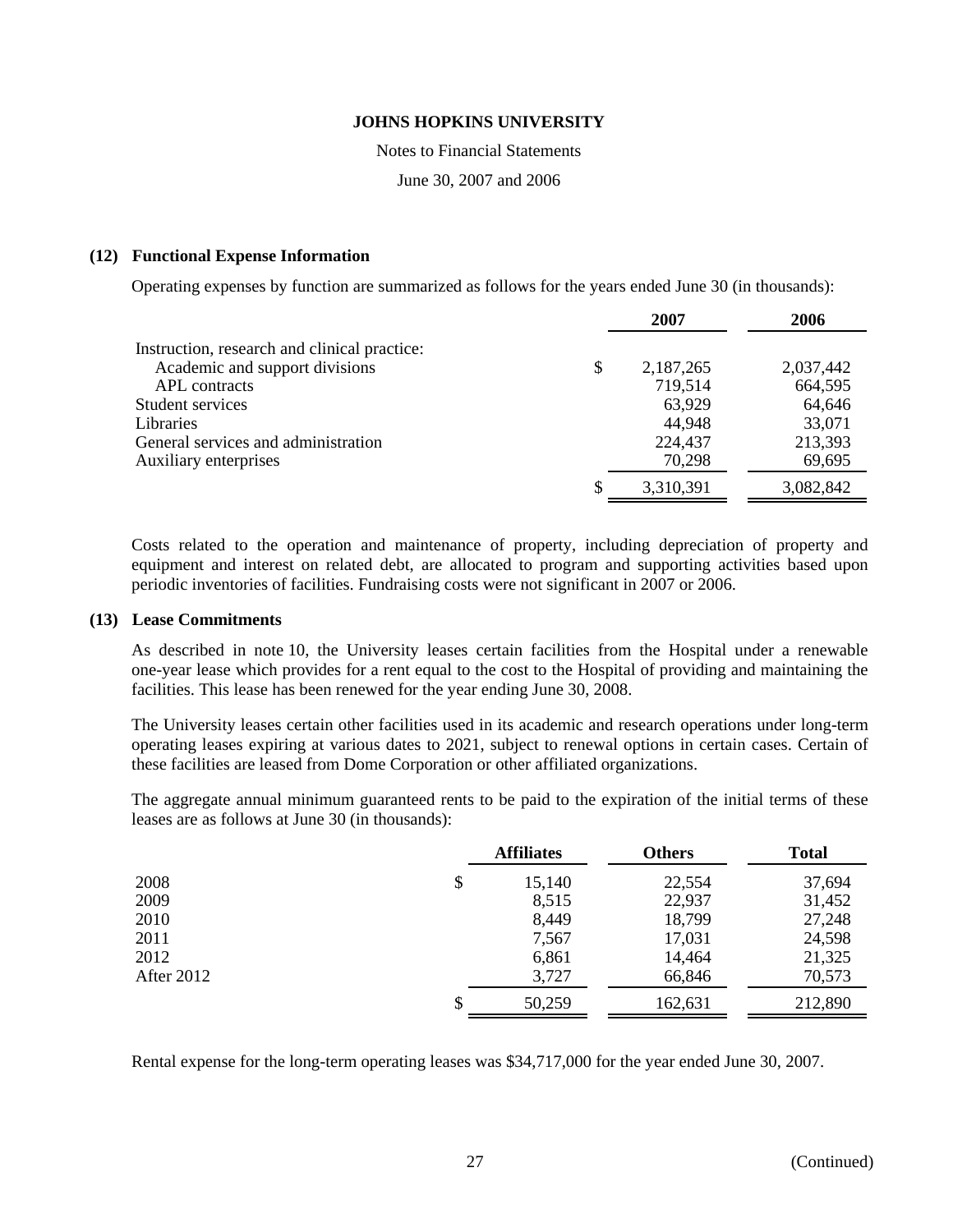Notes to Financial Statements

June 30, 2007 and 2006

# **(14) Other Commitments and Contingencies**

The University has the following additional commitments and guarantees relating to affiliated organizations:

- The University has guaranteed payment of principal and interest on the Series 2005B Bonds issued by MHHEFA for Johns Hopkins Medical Institutions Utilities, LLC (JHMI Utilities). JHMI Utilities is equally owned by the Hospital and the University. The proceeds of the 2005B Bonds (\$24,300,000) and the 2005A Bonds (\$24,545,000) guaranteed by the Hospital are to finance the construction, renovation and equipping of a central power plant serving primarily the facilities of the Hospital and University in east Baltimore. The University's guarantee continues until maturity of the bonds in 2035.
- The University has also provided guarantees of principal and interest payments related to loans granted to JHMI Utilities under the MHHEFA Pooled Loan Program. These loans of up to \$31,455,000, in addition to pooled loans of up to \$23,199,000 guaranteed by the Hospital, will also be used to finance the central power plant project. The University's guarantees continue until maturity of the loans in 2013.
- The University has guaranteed payment of a specified percentage of annual debt service payments (up to an annual maximum of \$385,000) due under a loan issued by MHHEFA to JHHS to finance the acquisition of Howard County General Hospital. This guarantee continues until maturity of the loan in 2033.
- The University has guaranteed payment of up to \$1,419,000 of debt obligations of Dome Corporation under terms of a credit enhancement agreement relating to financing of certain properties and, together with JHHS, has agreed to provide Dome Corporation with funds required, if any, to meet its obligations under the agreement.
- The University, through a participation agreement with an unrelated third party, has guaranteed payment of certain financing of East Baltimore Development, Inc. (EBDI) up to \$4,730,000. In 2007, the University also committed to make a contribution of \$10,000,000 to EBDI to assist in funding redevelopment of the area adjacent to its medical campus which is reported as an operating expense.

The University is subject to various claims, litigation, tax and other assessments in connection with its domestic and foreign operations. In the opinion of management, adequate provision has been made for possible losses on these matters, where material, and their ultimate resolution will not have a significant effect on the financial position of the University.

Amounts received and expended by the University under various federal and state programs are subject to audit by governmental agencies. In the opinion of management, audit adjustments, if any, will not have a significant effect on the financial position of the University.